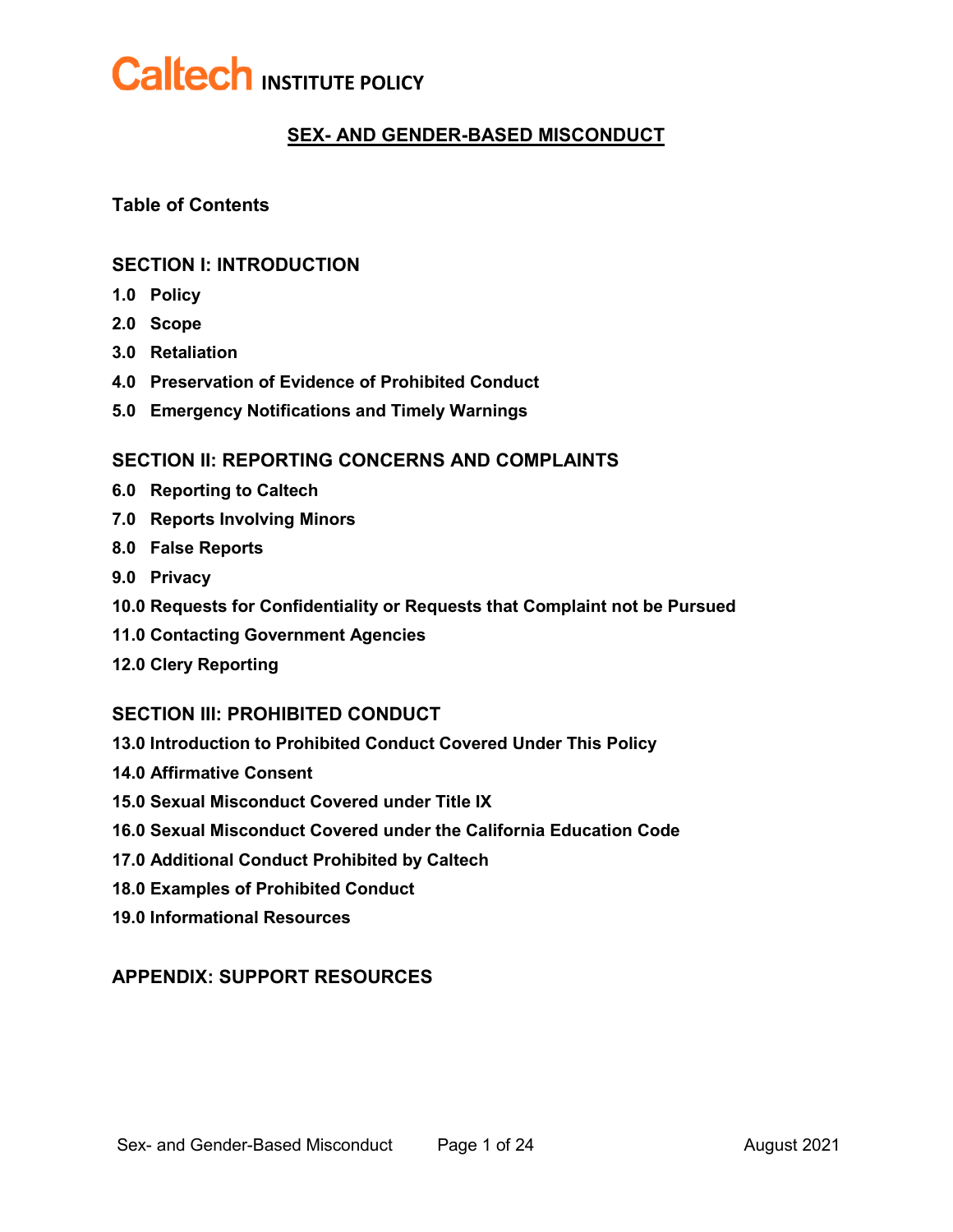# **SECTION I: INTRODUCTION**

# **1.0 Policy**

All members of the Caltech community have the right to be treated, and the responsibility to treat others, with dignity and respect. These principles are fundamental to the educational and intellectual mission of Caltech. It is the policy of Caltech to provide a work and academic environment free of discrimination, harassment, sexual misconduct, and retaliation. Caltech will not tolerate such conduct and is committed to educating the community in ways to prevent its occurrence.

As defined in this policy, sex- and gender-based discrimination, sexual and gender-based harassment, and sexual misconduct, including sexual assault, sexual battery (i.e., nonconsensual sexual contact), dating and domestic violence, sexual exploitation, and stalking constitute prohibited conduct and violate this policy. Such conduct generally violates Title VII of the Civil Rights Act of 1964, as amended; Title IX of the Education Code; and/or California law.

All individuals are protected against prohibited conduct (defined below in Section III) regardless of gender. For the purposes of this policy, the term "gender" is broadly defined, encompassing sex, sexual orientation, gender identity, and gender expression. Prohibited conduct can be committed by individuals of any gender and can occur between or among individuals of the same gender or different genders, strangers, or acquaintances as well as people involved in intimate or sexual relationships.

Caltech also prohibits retaliation against an individual who reports, submits a complaint, or otherwise participates in good faith in any matter related to this policy.

Caltech will take prompt and equitable action upon receiving a report of prohibited conduct to determine what occurred and will take steps to stop and remedy the effects of any such conduct and prevent its recurrence. Caltech provides all parties with appropriate due process and will take appropriate action, including disciplinary measures, when warranted, up to and including termination of employment or changes to student enrollment status, including expulsion.

Any reference in this policy to a Caltech administrator is understood to include not only that administrator but also their designee.

# **2.0 Scope**

This policy applies to all current students, faculty, supervisory and nonsupervisory staff, postdoctoral scholars, volunteers, interns, vendors, independent contractors, persons performing services under contract with the Institute, visitors, and any other individuals who are regularly or temporarily employed, studying, living, visiting, or otherwise participating in Caltech's educational programs or activities ("covered persons"). The requirement not to discriminate in Caltech's educational programs or activities also extends to admissions and employment. Inquiries about the application to Caltech of Title IX and its implementing regulations may be referred to the Title IX Coordinator.

This policy applies to (a) prohibited conduct occurring on Institute-controlled property, at Institute-sponsored events, in Institute programs or activities, or Institute-owned or controlled residential facilities, regardless of location; (b) prohibited conduct occurring on property or at events controlled or sponsored by Institute-affiliated organizations including student organizations, regardless of location; (c) prohibited conduct occurring off campus, in any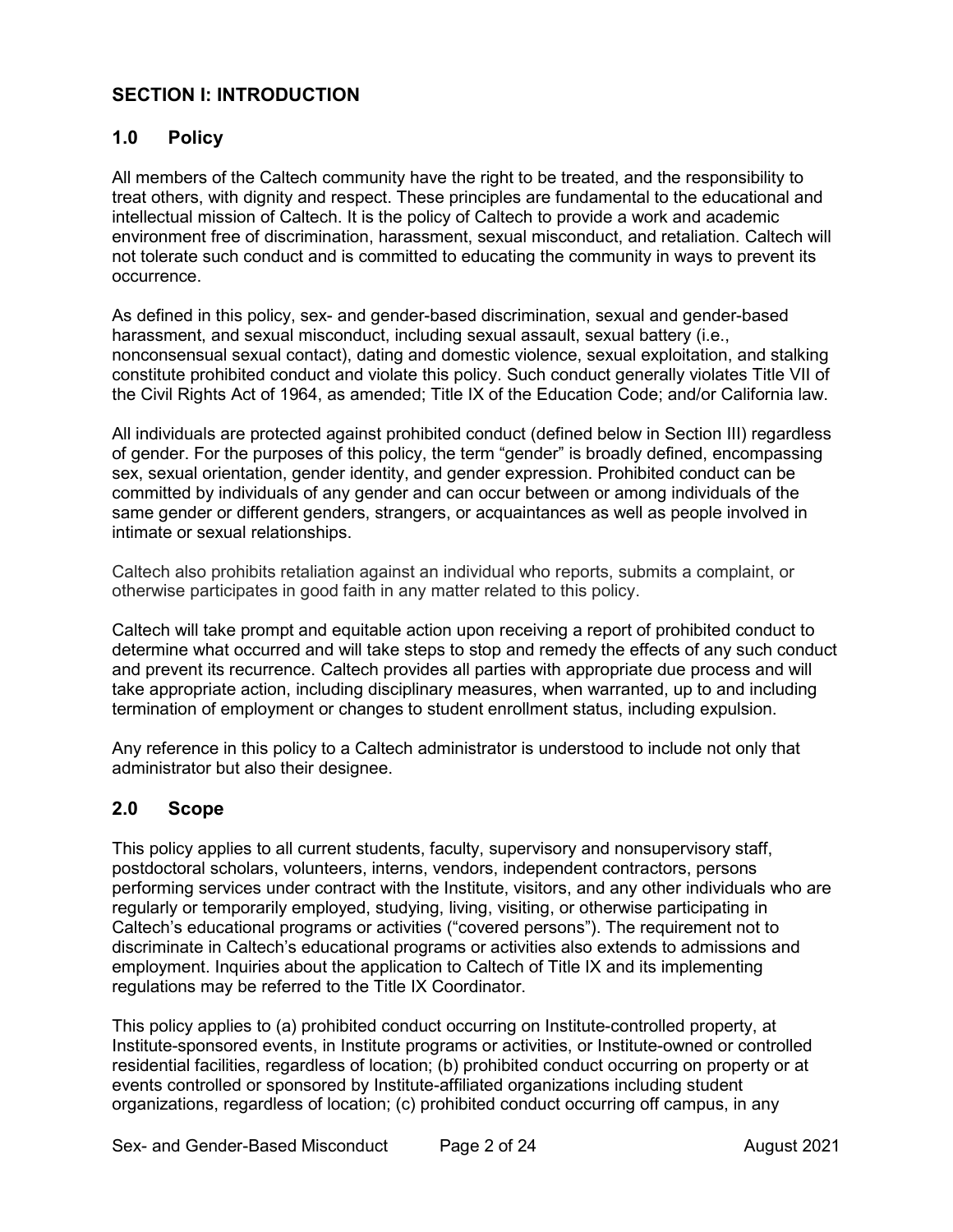location or context, whenever the respondent and the complainant are covered persons, if, based on the allegations, there is any reason to believe that the incident could contribute to a hostile educational environment or otherwise interfere with a student's access to education; or (d) prohibited conduct occurring outside of Caltech's educational programs or activities, whether they occurred on or off campus, if, based on the allegations, there is any reason to believe that the incident could contribute to a hostile educational environment or otherwise interfere with a student's access to education.

Organizations affiliated with the Institute or that use Caltech property or resources in connection with their activities also are prohibited from engaging in prohibited conduct.

This policy also applies at the Jet Propulsion Laboratory (JPL).

Members of the Caltech community are encouraged to promptly report prohibited conduct to Caltech or consult with a confidential resource (see Appendix: Support Resources), regardless of where the incident occurred or who committed it. Supervisory employees and other Responsible Employees are required to promptly report prohibited conduct. An individual who has experienced sexual misconduct is encouraged to immediately seek assistance from a medical provider and report the incident to local law enforcement, which the confidential Campus Sexual Violence Advocate can coordinate and facilitate. Reports to Caltech and law enforcement may be pursued simultaneously.

Even if Caltech does not have jurisdiction under this policy over the person accused of prohibited conduct, or the allegations reported, Caltech will take prompt action, as warranted and appropriate, to provide for the safety and well-being of the individual reporting and the campus community, including taking reasonable steps to stop and remedy the effects of the prohibited conduct and to prevent recurrence of the behavior.

# **3.0 Retaliation**

Retaliation against any member of the Caltech community at any point in time for making a good-faith report of prohibited conduct or participating or refusing to participate in any manner in an investigation, proceeding, or hearing conducted by Caltech or a state or federal agency is strictly prohibited. Retaliation is defined as overt or covert acts of reprisal, interference, discrimination, intimidation, or harassment against an individual or group for exercising their rights under Title IX or other federal and state laws. Threats of retaliatory action also constitute retaliation. Retaliation violates this policy and is unlawful.

Retaliation does not include charging an individual with a code of conduct violation for making a materially false statement in bad faith during the course of an investigation, proceeding, or hearing related to this policy, provided, however, that a determination regarding responsibility, alone, is not sufficient to conclude that any party made a materially false statement in bad faith.

The following are examples of conduct that may constitute retaliation:

- A faculty or staff supervisor suspects and assigns blame for an anonymous report to the Equity and Title IX Office and gives the suspected reporter undesirable work or lab assignments, or a lesser recommendation or salary increase than the suspected reporter merits based on their actual work.
- A faculty or staff supervisor refuses to continue to work with a student, subordinate, or colleague who has reported a concern about them to the Equity and Title IX Office.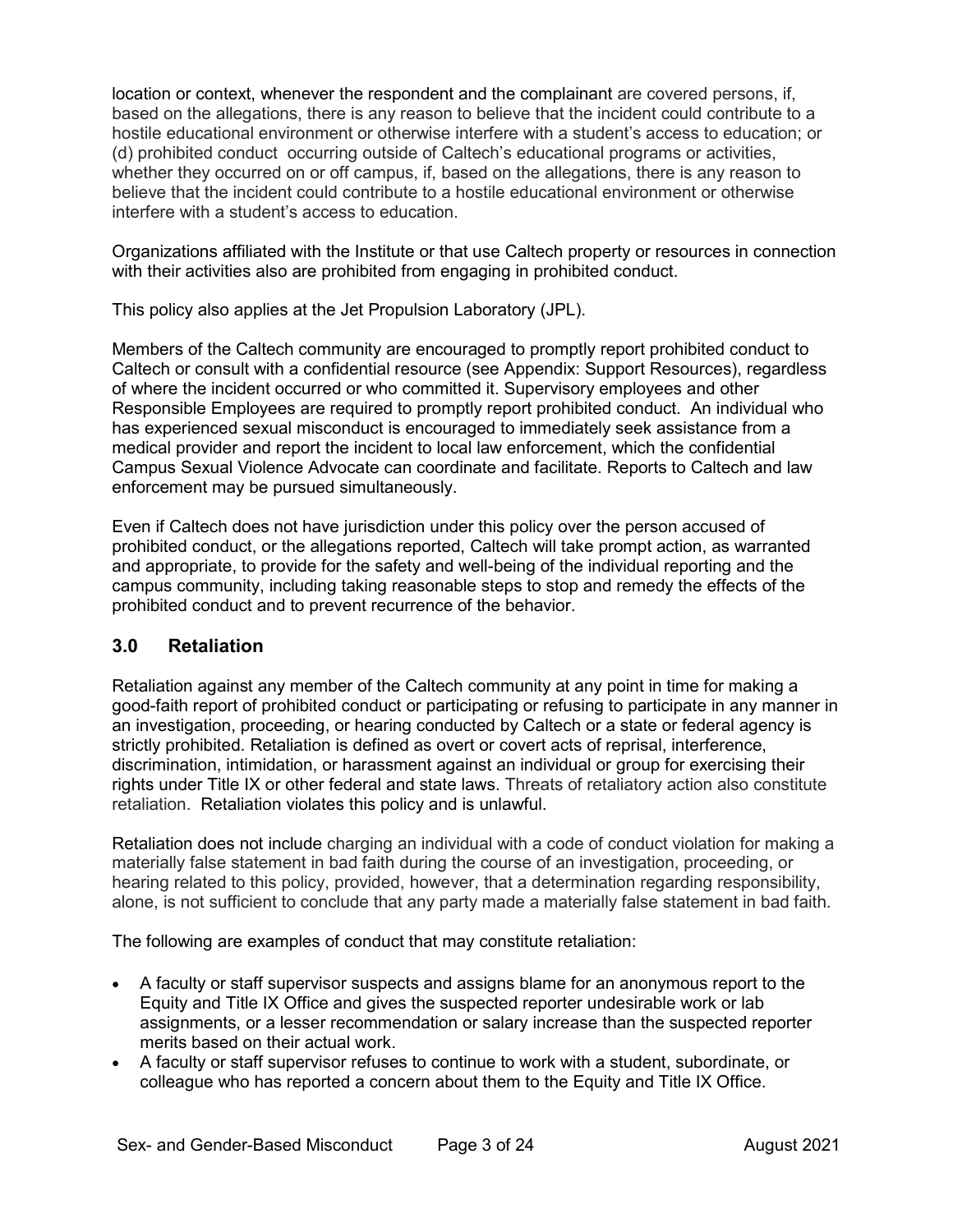- A student spreads false information around the house about a fellow student who has reported a concern about them or a friend to the Equity and Title IX Office.
- A student gets other students to engage in "blackballing" or socially ostracizing behavior against a student who was called as a witness in a Title IX investigation where the respondent was a friend of the student organizing the blackballing.
- A staff supervisor requires an employee who raised concerns with them about differential treatment between men and women on the team to track her weekly time on assignments, but no one else is required to track their time, and there is no prior employment history to support the necessity of tracking time.

Caltech will take steps to prevent retaliation and will take prompt and appropriate corrective action to stop and remedy its effects if retaliation occurs. Caltech will involve senior academic, administrative, and Student Affairs leadership, as required, to prevent and remedy retaliation. Individuals who violate Caltech's policy prohibiting retaliation may be subject to disciplinary action up to and including termination of employment or expulsion from Caltech.

# **4.0 Preservation of Evidence of Prohibited Conduct**

Prohibited conduct, as defined in this policy, may also be a crime. Individuals who have experienced sexual violence are urged to seek medical treatment as soon as possible. Sexual assault forensic exams (or rape kit tests) are available free of charge at multiple local medical centers (see the Appendix: Support Resources chart at the end of this section) and facilitate both evidence preservation and any necessary medical treatment. Evidence preservation is important in case an individual would like to file a report with law enforcement, pursue civil litigation, or obtain a protective order. If an individual chooses to receive a forensic exam, they should avoid showering, bathing, douching, eating, drinking, washing their hands, or brushing their teeth until after the medical examination. Exams should be performed within 72 hours of the incident. Individuals should save all clothing worn at the time of the assault. Each item of clothing should be placed in a separate paper bag, not a plastic bag. Individuals who have experienced sexual violence are strongly encouraged to preserve all physical and electronic evidence.

Electronic evidence relating to any type of incident of prohibited conduct, such as texts, emails, and social media posts, should be preserved.

Once an individual reports a concern or receives notification of their involvement in a report or complaint under this policy, whether as a respondent or witness, they are required to preserve any physical or electronic evidence they have. An intentional failure to preserve such evidence may be grounds for disciplinary action.

# **5.0 Emergency Notifications and Timely Warnings**

In the event of a dangerous situation on campus that has involved an immediate threat to the health or safety of students or employees, Caltech will issue an emergency notification consistent with its emergency notification procedures. In the event that Caltech believes that there is a serious or continuing threat to the campus community, Caltech will issue a timely warning consistent with its timely warning procedures. Emergency notifications and timely warnings do not disclose the name of the victim.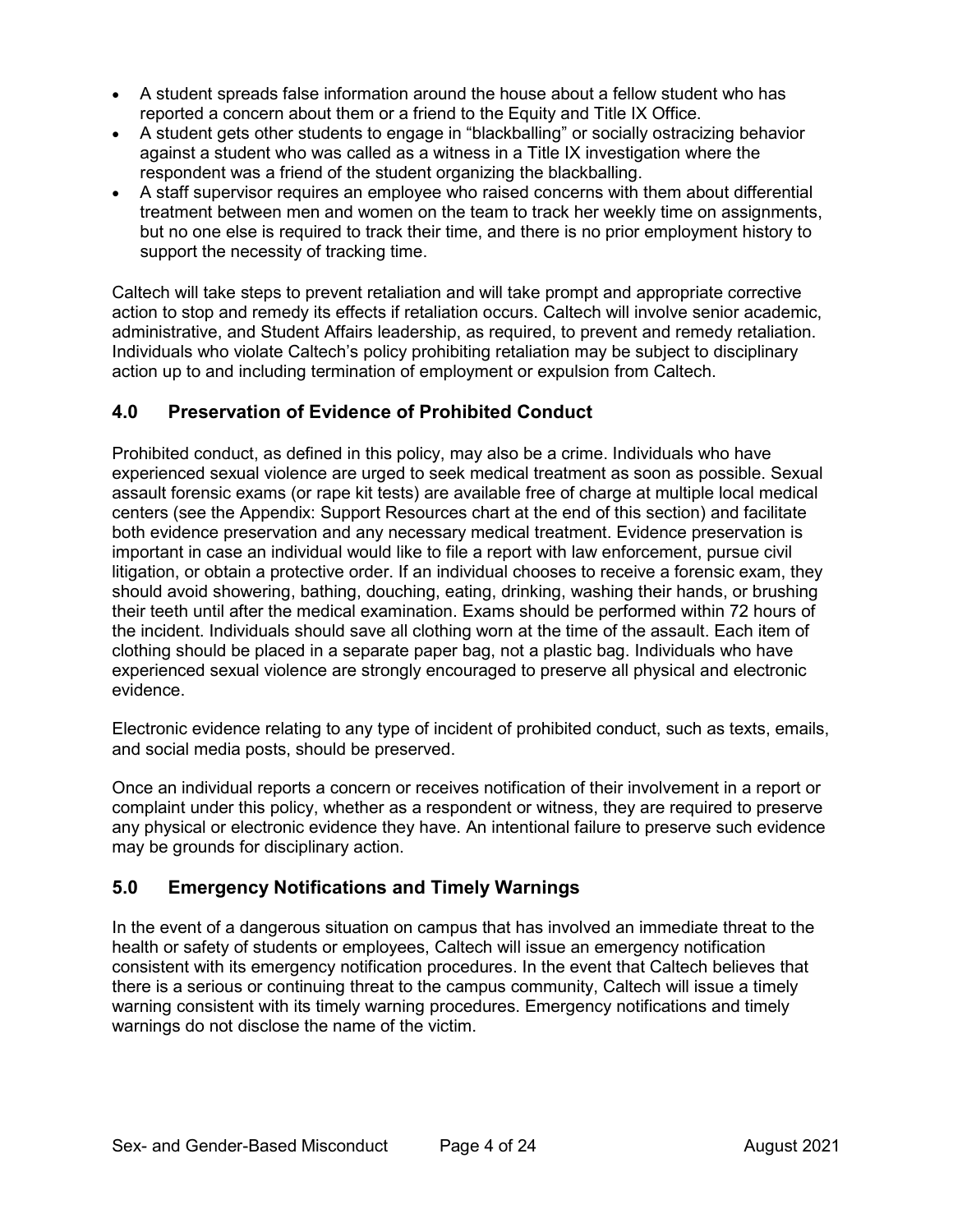# **SECTION II: REPORTING CONCERNS AND COMPLAINTS**

# **6.0 Reporting to Caltech**

Any person may report prohibited conduct, whether or not the person reporting is the person alleged to be the victim of the alleged prohibited conduct. They may make their report in person, by mail, by telephone, by electronic mail, or by any other means that results in the Title IX Coordinator receiving their verbal or written report. They may also use the [Report Form](https://forms.office.com/Pages/ResponsePage.aspx?id=2elb_XJ7-U2DDrH5zFtEvZRPR0vy3qFCqu0tMamIMplUNThMTkdSWU1JVVlMRkhPU09USlA2QlBQNC4u) on the Equity and Title IX Office website, which can be submitted anonymously by not filling in the contact information. The Report Form is also available from the Equity and Title IX Office and at equity.caltech.edu. A member of the Caltech community who wishes to report prohibited conduct should do so as soon as possible after the incident, although reports may be made at any time.

Anyone who witnesses, experiences, or is otherwise aware of conduct that the individual believes to be in violation of this policy, including retaliation, is urged to contact Caltech immediately. Individuals are encouraged to report to the Title IX Coordinator or a deputy coordinator. Any employee in a supervisory role, including faculty, must promptly report all alleged sexual harassment, sex and gender-based misconduct, and retaliation, regardless of its alleged severity or frequency, to the Title IX Coordinator at campus or Deputy Title IX Coordinator for JPL, who will provide guidance and advice. In addition, other employees qualifying as Responsible Employees under 6.2 below must promptly report any instance of prohibited conduct to the Title IX Coordinator or the Deputy Title IX Coordinator for JPL, as appropriate.

If a member of the Caltech community would like support and guidance in reporting prohibited conduct, they may contact the Title IX Coordinator or a deputy coordinator, one of the deans or associate deans, the director of employee and organizational development in Human Resources, or the JPL section manager of talent management or Human Resources Business Partners at JPL. They may also contact any of the EEO coordinators identified in the [Nondiscrimination and Equal Employment Opportunity Policy.](http://hr.caltech.edu/documents/47-citpolicy_nondiscrimination.pdf)

Caltech is committed to protecting the privacy of all individuals involved in a report of prohibited conduct. All administrators involved in responding to a report of prohibited conduct understand the importance of properly safeguarding private information. Caltech will make every effort to protect individuals' privacy interests consistent with Caltech's obligation to address reports made to Caltech.

A student who participates as a complainant or witness in an investigation of sexual assault, dating violence, domestic violence, or stalking will not be subject to disciplinary sanctions for a violation of Caltech's student conduct policies at or near the time of the incident, including but not limited to the Substance Abuse policy, unless Caltech determines that the violation was egregious, including but not limited to an action that places the health or safety of any other person at risk or involves conduct that violates Caltech's policies prohibiting discrimination or other serious misconduct like plagiarism, cheating, research misconduct, or other forms of academic dishonesty.

# **6.1 Title IX Coordinator and Deputy Coordinators**

The Title IX Coordinator is responsible for coordinating Caltech's compliance with Title IX and for Caltech's overall response to prohibited conduct falling under Title IX. The Title IX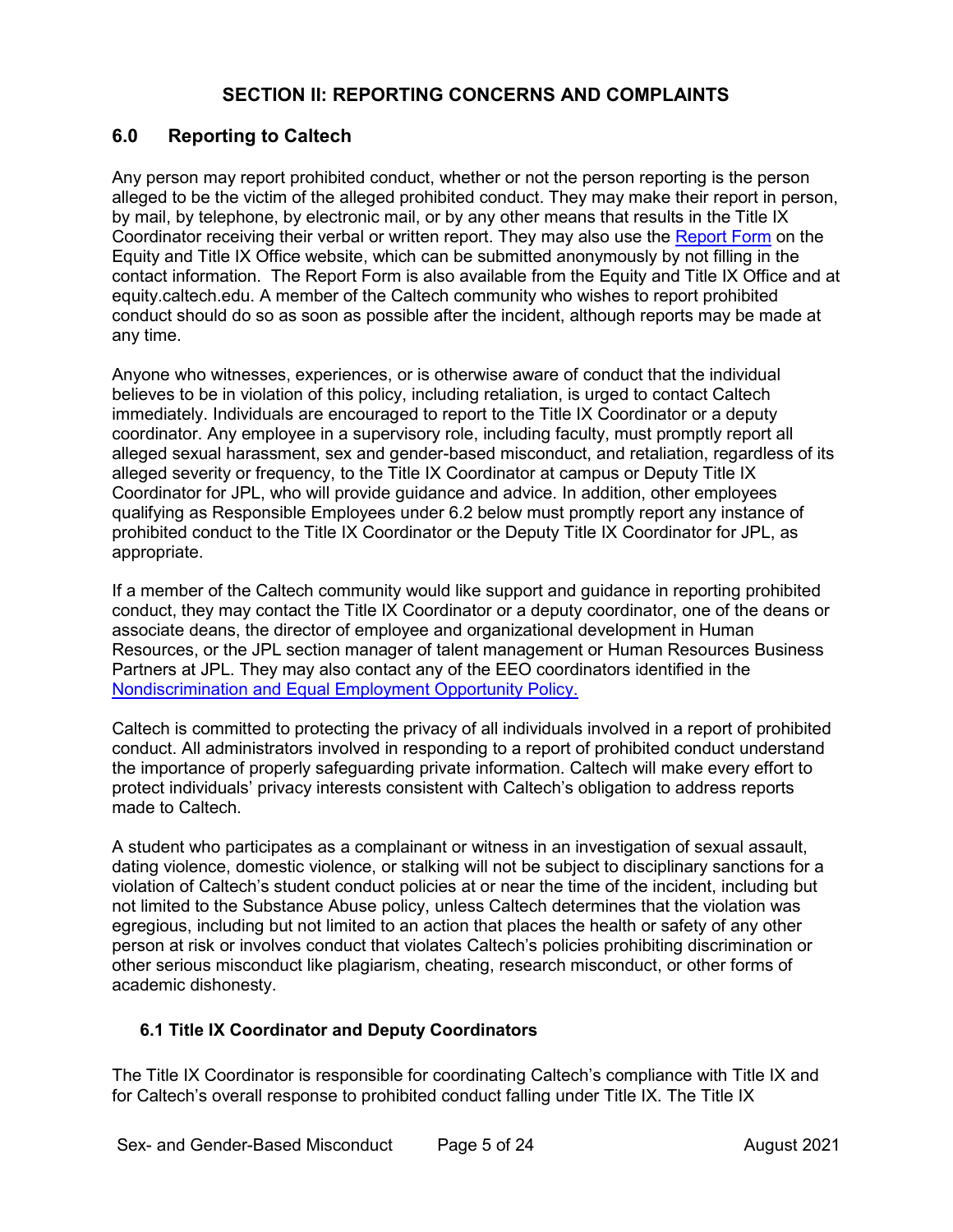Coordinator oversees the implementation and application of this policy and the related procedures to ensure the prompt and equitable resolution of complaints and the consistent treatment of the parties involved. In doing so, the Title IX Coordinator oversees all Title IXcovered and other sex- and gender-based misconduct complaints, monitors outcomes, identifies and addresses any patterns of systemic problems that arise, and assesses effects on the campus climate.

The Title IX Coordinator is supported by four deputy Title IX Coordinators and a lead investigator, all of whom can answer questions regarding Caltech's Title IX-related policies and Title IX.

Deputy Title IX Coordinators also generally serve as co-investigators to the lead investigator under the formal investigation process set out in the Procedures for Complaints of Sexual Misconduct.

Title IX Coordinator Assistant Vice President for Equity and Equity Investigations Hima Vatti (626) 395-3132, [equity@caltech.edu,](mailto:equity@caltech.edu) 205 Center for Student Services

Lead Investigator Pari Le Golchehreh (626) 395-4424, [parig@caltech.edu,](mailto:parig@caltech.edu) 348 Center for Student Services

Deputy Title IX Coordinator for Students Billie Dawn Greenblatt (626) 395-1743, 215 Center for Student Services

Deputy Title IX Coordinator for Faculty Melany Hunt (626) 395-4231, [hunt@caltech.edu,](mailto:hunt@caltech.edu) 265 Gates-Thomas

Deputy Title IX Coordinator for Staff and Postdoctoral Scholars and Director, Employee and Organizational Development Ofelia Velazquez-Perez (626) 395-3819, [Ofelia.Velazquez-Perez@caltech.edu,](file://winfile02.caltech.edu/HRShared/1%20Julia%20&%20Lina/2016%20PMs%20and%20Policies/Ofelia.Velazquez-Perez@caltech.edu) 206 Central Engineering Services

Deputy Title IX Coordinator for JPL Jackie Clennan-Price (818) 393-0016, [Jackie.A.Clennanprice@jpl.nasa.gov,](file://winfile02.caltech.edu/HRShared/1%20Julia%20&%20Lina/2016%20PMs%20and%20Policies/Jackie.A.Clennanprice@jpl.nasa.gov) Human Resources T1720-165 at JPL

The following persons are authorized to initiate corrective action in response to reports of prohibited conduct covered under section 15.0 and 16.0 on Caltech's behalf: Title IX Coordinator, Deputy Title IX Coordinators, Director of Employee and Organizational Development, Associate Vice President for Human Resources, and JPL Director for Human Resources.

#### **6.2 Responsible Employees**

If an individual discloses prohibited conduct to any Responsible Employee, or if a Responsible Employee through any person or means, whether directly or indirectly, becomes aware of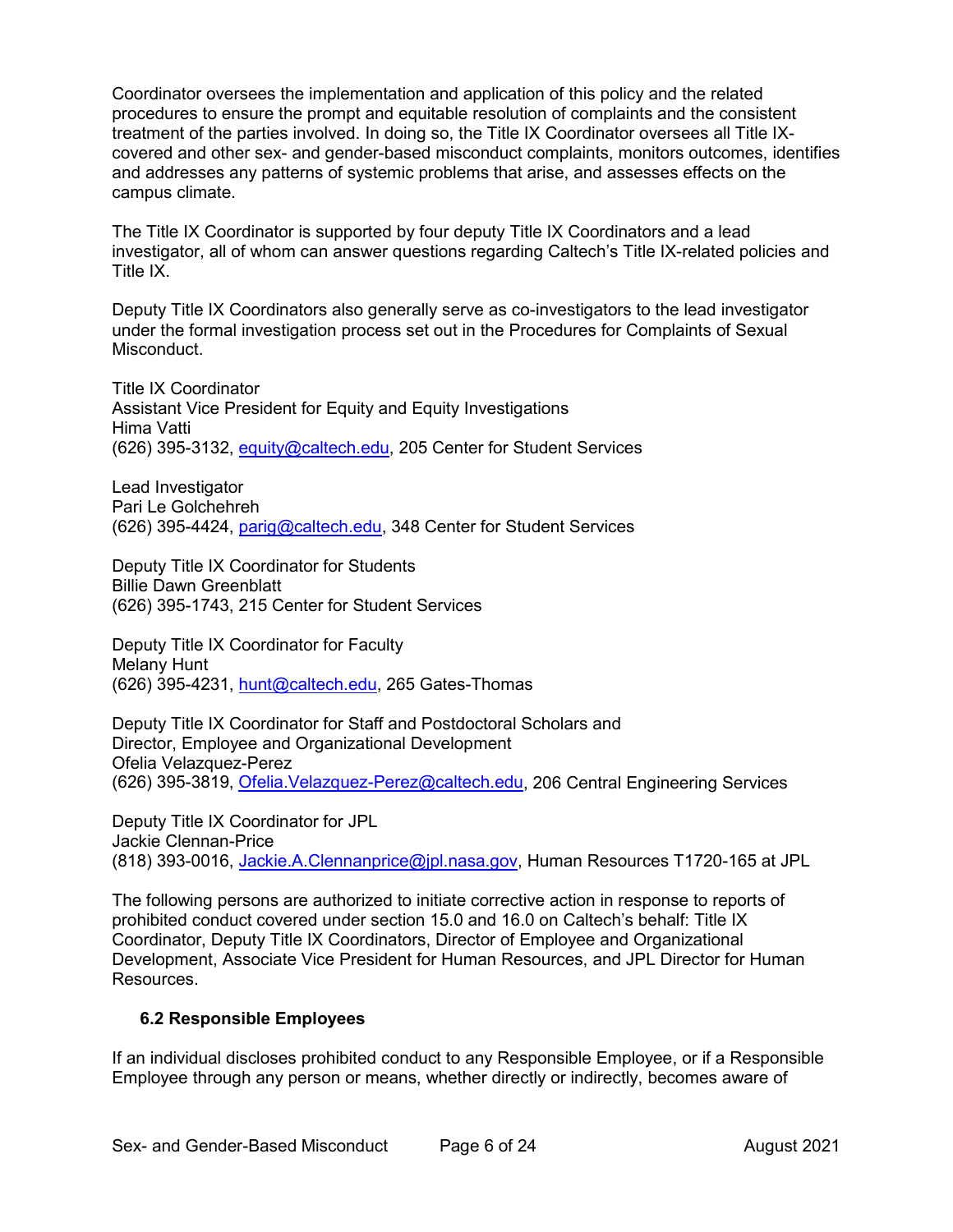prohibited conduct, they must report to the Title IX Coordinator all relevant details about the alleged conduct.

A Responsible Employee is broadly defined to mean an employee who has the authority to take action to redress sexual harassment or provide supportive measures to students, or who has the duty to report sexual harassment to an appropriate school official who has that authority.

At campus, the following are Responsible Employees:

- Title IX Coordinator, deputy coordinators for faculty, students, and staff, and associated staff in the Equity and Title IX Office
- All faculty members, teachers, instructors, and lecturers
- All deans and associate deans
- All Housing and Student Affairs directors and coordinators, including Residential Life Coordinators
- Resident Associates while performing the duties of employment
- Staff members with a supervisory or managerial role, whom Caltech has not designated as confidential resources
- Security officers
- All Athletics directors, coordinators, and coaches
- Employee Relations consultants
- Coaches of any student athletic or academic team or activity (e.g., employees who are club advisors, music coaches, etc.)
- Graduate student instructors, while performing the duties of employment
- Laboratory directors, coordinators, or principal investigators
- Internship or externship directors or coordinators
- Study abroad program directors or coordinators

At campus, the term Responsible Employee does not include the licensed therapists in the Staff and Faculty Consultation Center and the Student Wellness Counseling Services, the Campus Sexual Violence Advocate, and the staff in Caltech's Center for Diversity and Inclusion, who have been designated by Caltech as confidential resources. These individuals are not required to report prohibited conduct to the Title IX Coordinator unless required by law to do so. However, these individuals shall inform each **student** who provides the individual with information regarding sexual harassment of the student's ability to report to a Responsible Employee and direct the student to those specific reporting resources.

At JPL, the following are Responsible Employees:

- Deputy Title IX Coordinator for JPL and associated staff
- Supervisors and managers
- Employee Relations representatives
- Education Office staff
- Chief Scientist Office staff

At JPL, the term Responsible Employee does not include licensed therapists in JPL's Employee Assistance Program provided through Empathia.

#### **6.3 Anonymous Reporting**

Caltech provides the following resources for anonymous reporting: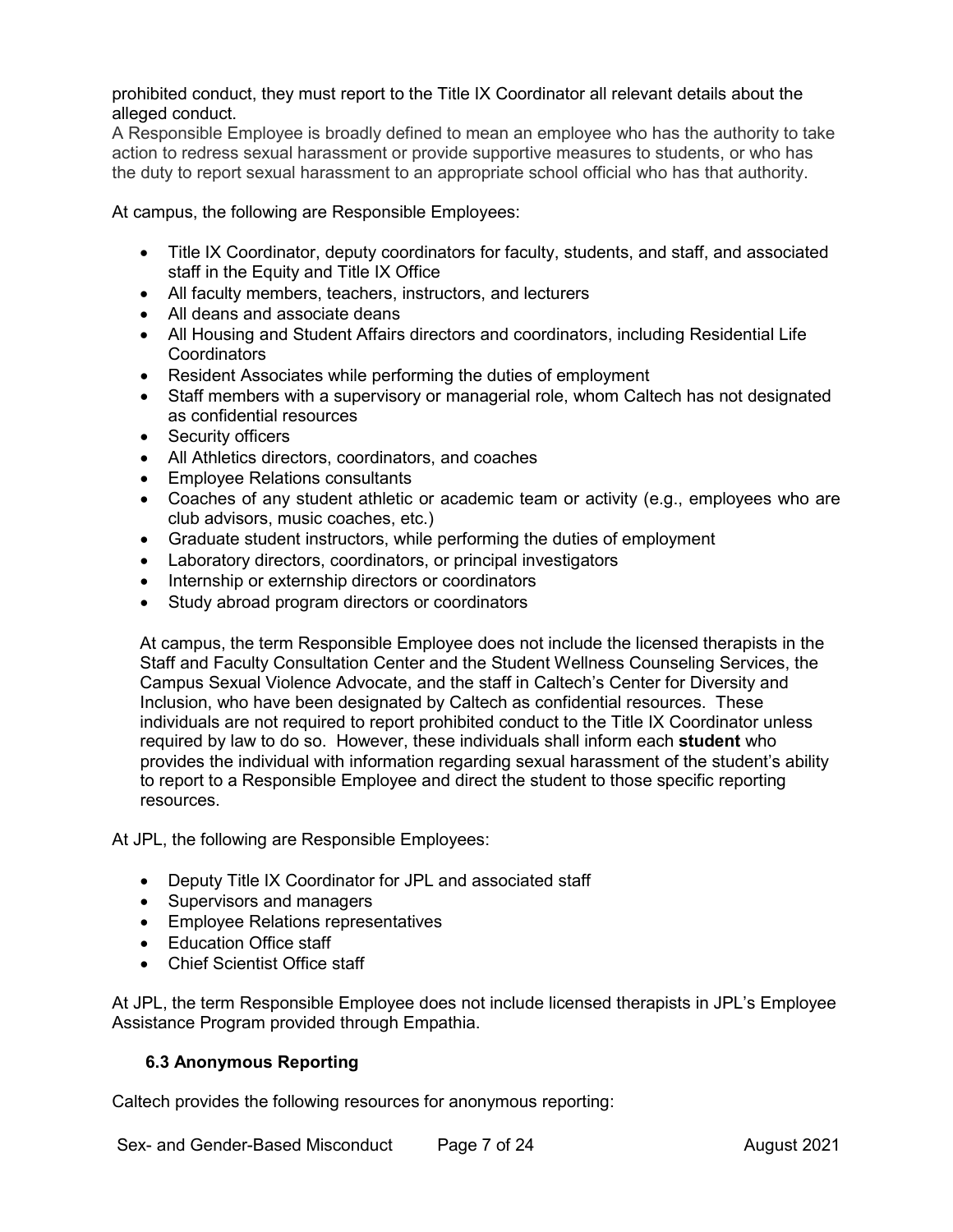[Campus Hotline](https://asic.caltech.edu/caltech-hotline) (626) 395-8787 or (888) 395-8787 JPL Ethics Hotline (818) 354-9999 JPL Protective Services Division's Workplace Violence Hotline (818) 393-2851 For either Campus or JPL, by submitting a compliance [Hotline Contact Form](https://asic.caltech.edu/caltech-hotline/contact)

You may also use the [Report Form](https://forms.office.com/Pages/ResponsePage.aspx?id=2elb_XJ7-U2DDrH5zFtEvZRPR0vy3qFCqu0tMamIMplUNThMTkdSWU1JVVlMRkhPU09USlA2QlBQNC4u) on the Equity and Title IX Office website, which can be submitted anonymously by not filling in the contact information.

If the reporting party wants to remain anonymous, they should not share any personally identifying information. If the reporting party does share such information, the Equity and Title IX Office will contact the reporting party with information about support resources and reporting options. If an investigation is pursued, the reporting party who identified themselves will be notified.

#### **6.4 Notification of Law Enforcement**

Individuals who have experienced sexual assault, stalking, sexual exploitation, or domestic, relationship, or dating violence are encouraged to notify local law enforcement. Caltech will provide assistance in notifying law enforcement if the individual so chooses. An individual who has experienced sexual violence also has the right to decline to notify law enforcement or Caltech.

Caltech has an obligation under California law to report incidents of sexual assault to law enforcement; however, Caltech will not report identifying information about the complainant without the complainant's consent after being notified of their right to have personally identifying information withheld. If the complainant does not consent to be identified, personally identifying information about the respondent also will not be provided.

Individuals may also engage with the confidential Campus Sexual Violence Advocate (see Appendix: On-Campus Mental Health and Emotional Support Resources), who can facilitate a report to law enforcement. The Campus Sexual Violence Advocate will notify the Title IX Coordinator of a sexual assault for reporting purposes but will not provide any identifying information.

[Pasadena Police Department](https://www.cityofpasadena.net/police/) Call 911 for Emergency Response Non-Emergency Response: (626) 744-4241 207 N. Garfield Ave., Pasadena, CA 91101

# **7.0 Reports Involving Minors**

Every member of the Caltech community who knows of or reasonably suspects child abuse, including any prohibited conduct involving a minor, has a personal responsibility to report to [Caltech Security](http://security.caltech.edu/) or the [JPL Protective Services Division](https://psd.jpl.nasa.gov/site/) immediately. A minor under the age of 18 is not considered to be capable of giving valid affirmative consent to sexual activity under this policy.

Caltech employees who are mandated reporters have additional, legally required reporting obligations, including reporting immediately to the LA County Office of Child Protection and/or the local police department. See the [Violence Prevention Policy](https://hr.caltech.edu/documents/2924/caltech_institute_policy-violence_prevention.pdf) for more information.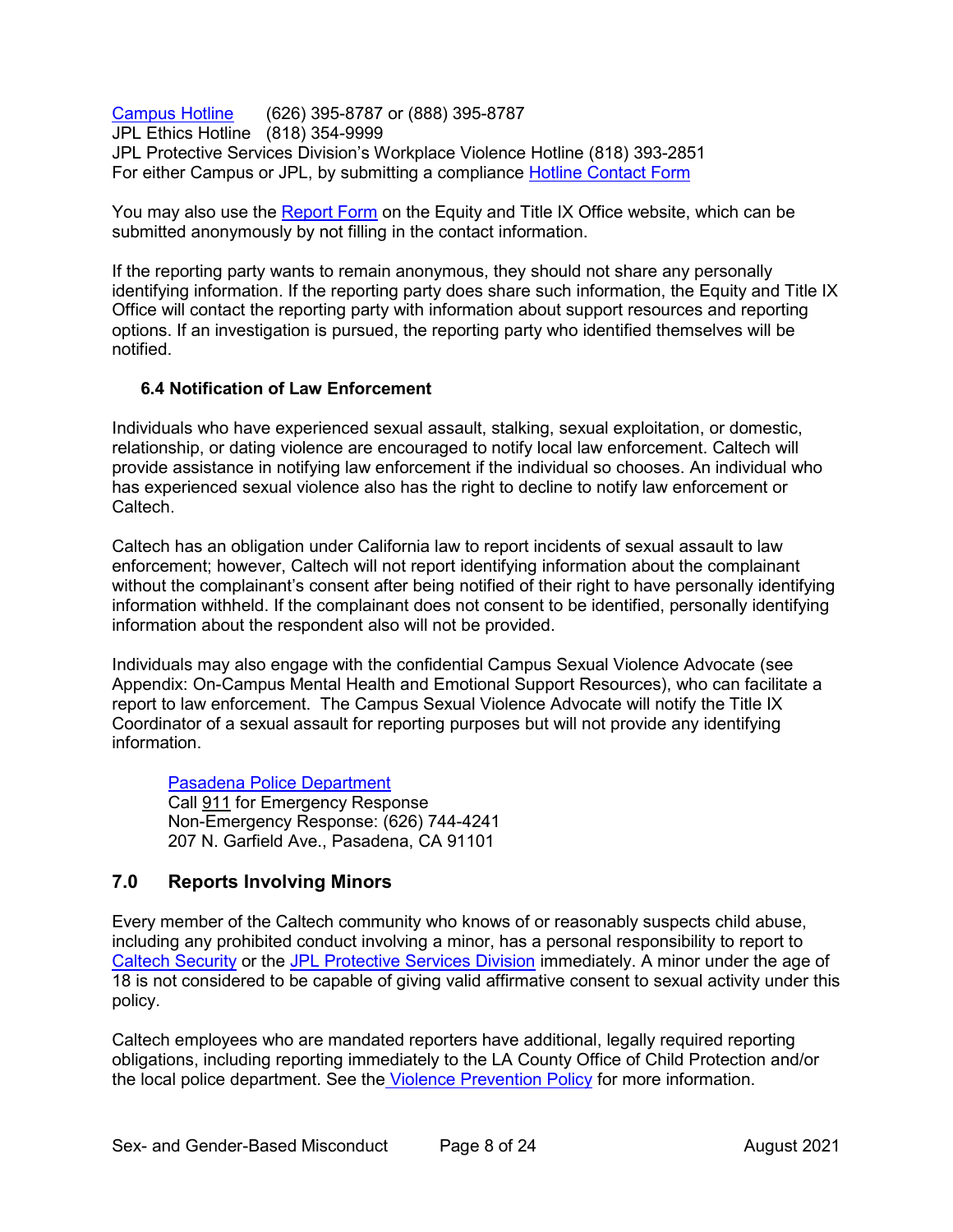# **8.0 False Reports**

Caltech expects its members to act with honesty, sincerity, and good faith in reporting concerns under this policy. Caltech will not tolerate intentional false reporting of information, allegations, or evidence. A good faith complaint that is not substantiated by a preponderance of the evidence after an investigation is not considered a false report.

However, when a complainant or third party is found to have intentionally fabricated or knowingly misrepresented information, allegations, or evidence, or otherwise to have acted with an intent to deceive or mislead in any of their dealings relating to Caltech's administration of this policy, they may be subject to disciplinary action.

# **9.0 Privacy**

Caltech will maintain the privacy of all individuals involved in a report of prohibited conduct to the extent possible. All Caltech employees who are involved in the Institute's receipt of the report and the response, including the Title IX Coordinator, deputy coordinators, and investigators, receive training about respecting and safeguarding private information. Throughout the process, every effort is made to protect the privacy interests of all individuals involved in a manner consistent with the need for a thorough review and administration of the matter.

Privacy generally means that information related to a report of prohibited conduct will only be shared with those individuals who have a "need to know." The determination of who has a "need to know" is within the discretion of the Title IX Coordinator. These individuals are required to be discreet and respect the privacy of all individuals involved.

No meetings or conversations that take place under this policy, the Procedures for Complaints of Sexual Misconduct, or the Procedures for Complaints of Unlawful Discrimination, Harassment, and Retaliation may be audio- or audio-visually recorded by anyone. The only exception to this rule is that the Equity and Title IX Office, in compliance with Title IX, will record the hearing conducted under the Title IX Complaint Procedures in order to provide a verbatim record of the hearing. These recordings will be maintained by the Equity and Title IX Office.

# **10.0 Requests for Confidentiality or that Complaint Not Be Pursued**

With respect to allegations of prohibited conduct under this policy, the Title IX Coordinator and deputy coordinators make every effort to respect the concerns and goals of complainants, as well as their capacity to make independent choices regarding resolution options for addressing their complaints under this policy and the Title IX Complaint Procedures.

In instances where a complainant requests that their name not be used, that Caltech not pursue any action against the respondent, including an investigation, or that no disciplinary action be taken, Caltech will seriously consider the request but weigh the request against Caltech's responsibilities, including under applicable laws, to take action to provide a safe, nonthreatening, and nondiscriminatory environment for all community members, including the complainant. The Title IX Coordinator will discuss with the complainant the reasons for their requests and attempt to address the underlying concerns, such as taking steps to prevent retaliation.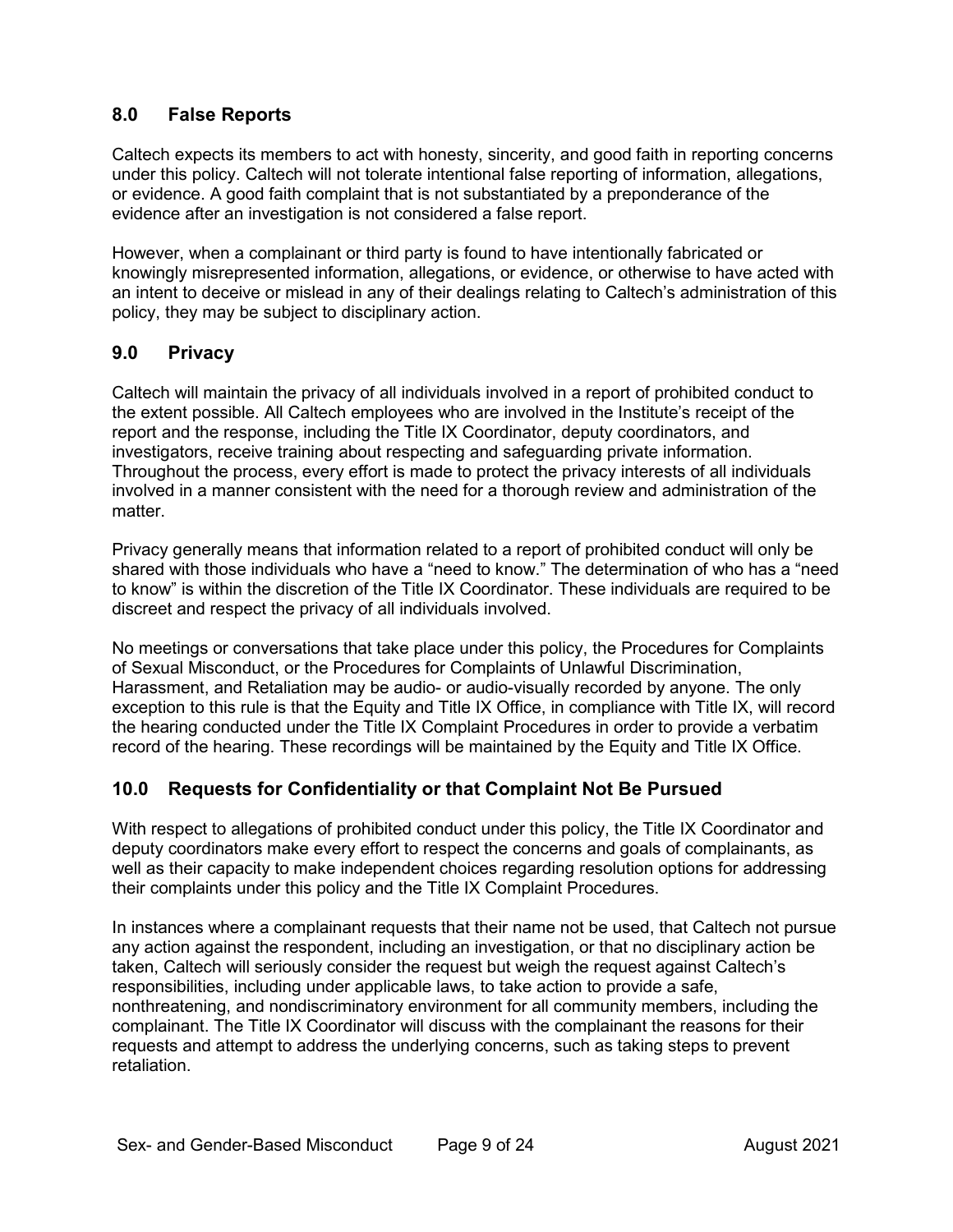Where the complainant remains committed to the requests mentioned above, the Title IX Coordinator will weigh the request against factors that may lead the Title IX Coordinator to take action on behalf of Caltech, which may be contrary to the wishes of the complainant, including potentially disclosing the complainant's name and/or proceeding to an investigation, to protect the health and safety of the complainant and the Caltech community. The factors considered are within the discretion of the Title IX Coordinator and include, but are not limited to, the nature and seriousness of the alleged conduct, whether the allegations are contested, the involvement of multiple respondents, the existence of multiple or prior reports of misconduct against the respondent, whether there was a weapon, physical restraints, battery, or other violence involved, whether the use of alcohol or drugs to induce vulnerability to sexual activity without consent was allegedly involved, whether there is evidence of a pattern of conduct, the presence of other circumstances that suggest there is a significant risk that the respondent will commit further acts of prohibited conduct, the age of a complainant, whether the respondent is a faculty or staff member with oversight of students, whether there is a power imbalance between the complainant and respondent, whether the complainant believes that the complainant will be less safe if the complainant's name is disclosed or an investigation is conducted, and whether Caltech is able to conduct a thorough investigation and obtain relevant evidence in the absence of the complainant's cooperation.

If Caltech determines that it can honor the student's request for confidentiality, it shall still take reasonable steps to respond to the complaint, consistent with the request, to limit the effects of the alleged prohibited conduct and prevent its recurrence without initiating formal action against the alleged respondent or revealing the identity of the complainant. These steps may include increased monitoring, supervision, or security at locations or activities where the alleged misconduct occurred; providing additional training and education materials for students and employees; or conducting climate surveys regarding sexual violence. The institution shall also take immediate steps to provide for the safety of the complainant while keeping the complainant's identity confidential as appropriate. These steps may include changing living arrangements or course schedules, assignments, or tests. The complainant shall be notified that the steps Caltech will take to respond to the complaint will be limited by the request for confidentiality.

If Caltech determines that it must disclose the complainant's identity to the respondent or proceed with an investigation, it shall inform the complainant prior to making this disclosure or initiating the investigation. The complainant is not required to participate in the ensuing process. Caltech shall also take immediate steps to provide for the safety of the complainant where appropriate. In the event the complainant requests that Caltech inform the respondent that the student asked Caltech not to investigate or seek discipline, Caltech shall honor this request.

If the complaint includes allegations that may constitute a possible crime, the Title IX Coordinator will notify the complainant of their right to file a criminal complaint or to choose not to notify law enforcement.

The Title IX Coordinator, depending on facts and circumstances, may also elect to file a formal complaint and initiate an investigation even if the complainant does have the standing to do so.

All final determinations and decisions taken under this provision 10.0, except the complainant's decision to file a criminal complaint or to choose not to notify law enforcement, rest solely with the Title IX Coordinator.

# **11.0 Contacting Government Agencies**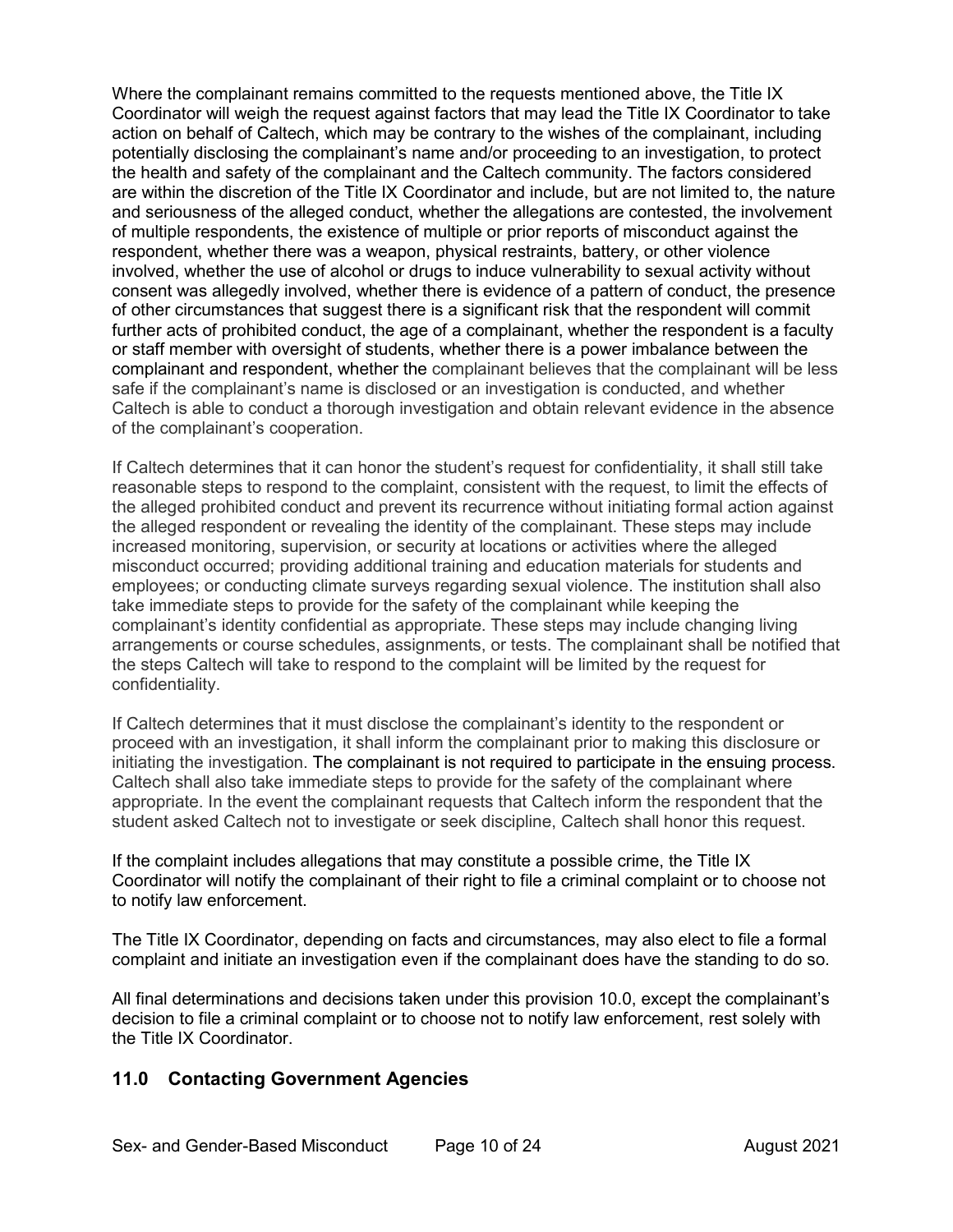Employees, students, and others participating in Caltech's educational programs or activities may direct questions regarding Title IX to or file complaints with the U.S. Department of Education Office for Civil Rights, (415) 486-5555, [ocr.sanfrancisco@ed.gov,](mailto:ocr.sanfrancisco@ed.gov) or (800) 421-3481, [OCR@ed.gov.](mailto:OCR@ed.gov) In addition, employees may file complaints with the California Department of Fair Employment and Housing (DFEH) at<https://www.dfeh.ca.gov/contact-us> or the United States Equal Employment Opportunity Commission (EEOC) at [https://www.eeoc.gov.](https://www.eeoc.gov/) Complaints can also be directed to the Bureau for Private Postsecondary Education at [http://bppe.ca.gov.](http://bppe.ca.gov/)

NASA-funded program participants may file a complaint at [AssistedProgramComplaint@nasa.gov](mailto:AssistedProgramComplaint@nasa.gov) or find more information at [https://missionstem.nasa.gov/filing-a-complaint.html.](https://missionstem.nasa.gov/filing-a-complaint.html) NSF-funded program participants may file a complaint with the Office of Diversity and Inclusion at [programcomplaints@nsf.gov,](mailto:programcomplaints@nsf.gov) (703) 292-8020, or find more information at [https://www.nsf.gov/od/odi/harassment.jsp.](https://www.nsf.gov/od/odi/harassment.jsp) Participants in programs funded by other federal agencies providing federal financial assistance to Caltech may file directly with those agencies.

Filing a complaint with a federal agency under Title IX must be done within 180 days of an alleged discriminatory or harassing event, and there is no requirement to exhaust remedies through (i.e., utilize or go through) Caltech's internal procedures before filing directly with a federal agency.

# **12.0 Clery Reporting**

The Clery Act requires Caltech to issue an [Annual Security and Fire Safety Report,](https://security.caltech.edu/documents/13860/F-2020ASR.pdf) which includes crime statistics for sexual assault (rape, fondling, incest, and statutory rape), domestic violence, dating violence, and stalking. Campus Security gathers these crime statistics from the Equity and Title IX Office, security reports, Pasadena Police Department information, JPL, and reports by Campus Security authorities. Crime statistics do not disclose any identifying information about the complainant, respondent, witnesses, or others. For more information and statistics for the past three years, see the current **Annual Security and Fire Safety Report**.

# **SECTION III: PROHIBITED CONDUCT**

# **13.0 Introduction to Prohibited Conduct Covered under This Policy**

This section sets out what conduct is prohibited under this policy. For clarity, transparency, and administrative ease, this section delineates sexual harassment prohibited under the federal Title IX regulations (Section 15.0) and under the California Education Code (Section 16.0). All such misconduct is prohibited by Caltech. Additional misconduct prohibited by Caltech and other applicable law, including attempts and threats of prohibited conduct, is described in Section 17.0.

Reported behavior that does not constitute prohibited conduct under this policy but is nevertheless determined to be inappropriate pursuant to another applicable Caltech policy may subject the offending individual to disciplinary action.

The term "complainant" refers to the individual who allegedly is the subject of the prohibited conduct, and "respondent" refers to the individual who is alleged to have engaged in the prohibited conduct. The complainant and respondent may sometimes be referred to collectively as the "parties" in this document and the related Procedures for Sexual Misconduct.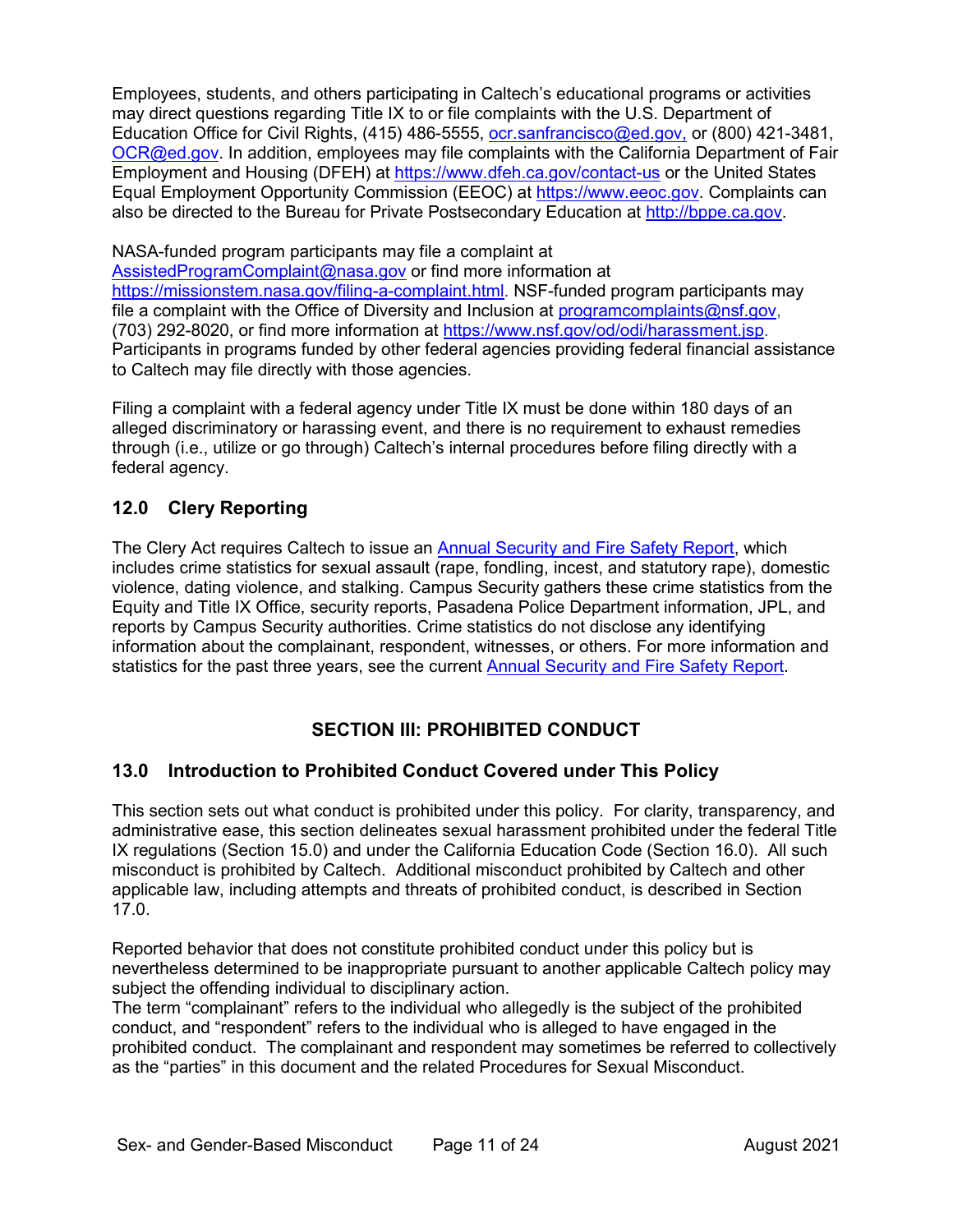The Title IX Coordinator will determine whether reported prohibited conduct is covered under the sexual harassment provisions of Title IX or constitutes other prohibited conduct as described under this policy and will apply the appropriate procedures. The Title IX Coordinator's determination will be communicated in writing to the parties. Allegations of Title IX-covered (Section 15.0) and California Education Code-covered (Section 16.0) prohibited conduct will be addressed under the Procedures for Complaints of Sexual Misconduct ("Procedures"). Where multiple allegations of prohibited conduct are at issue, and the Title IX Coordinator determines that only a portion falls within the scope of Sections 15.0 and 16.0, all of the allegations will be adjudicated under the Procedures for Complaints of Sexual Misconduct. Allegations of prohibited conduct falling exclusively under Section 17.0 will be addressed under Caltech's Procedures for Complaints of Unlawful Discrimination, Harassment, and Retaliation.

# **14.0 Affirmative Consent**

Consent is a key component of various definitions of prohibited conduct. Affirmative consent is the standard of consent in Caltech's policy. Affirmative consent is the affirmative, conscious, and voluntary agreement to engage in sexual activity. [1](#page-11-0)

- It is the responsibility of each person involved in the sexual activity to ensure that they have the affirmative consent of the other person(s) to engage in the sexual activity.
- Lack of protest or resistance does not mean consent, nor does silence mean consent.
- Affirmative consent must be ongoing throughout a sexual activity and each time sexual activity is engaged in, and it can be revoked at any time. Consent to one form of sexual activity is not, by itself, consent to other forms of sexual activity.
- The existence of a dating relationship between the persons involved, or the fact of any past sexual activity between them, should never by itself be assumed to be an indicator of consent.

It is not a valid excuse, including in the evaluation of complaints in any resolution process, in response to an alleged lack of affirmative consent that the respondent believed that the complainant consented to the sexual activity under either of the following circumstances:

- The respondent's belief in affirmative consent arose from the intoxication or recklessness of the respondent.
- The respondent did not take reasonable steps, in the circumstances known to the respondent at the time, to ascertain whether the complainant affirmatively consented.

It is not a valid excuse that the respondent believed that the complainant affirmatively consented to the sexual activity if the respondent knew or reasonably should have known that the complainant was unable to consent to the sexual activity under any of the following circumstances:

- The complainant was asleep or unconscious.
- The complainant was incapacitated due to the influence of drugs, alcohol, or medication, so that the complainant could not understand the fact, nature, or extent of the sexual activity.
- The complainant was unable to communicate due to a mental or physical condition.

 $\overline{a}$ 

<span id="page-11-0"></span><sup>&</sup>lt;sup>1</sup> A minor under the age of eighteen (18) is deemed to be incapable of providing affirmative consent under this policy.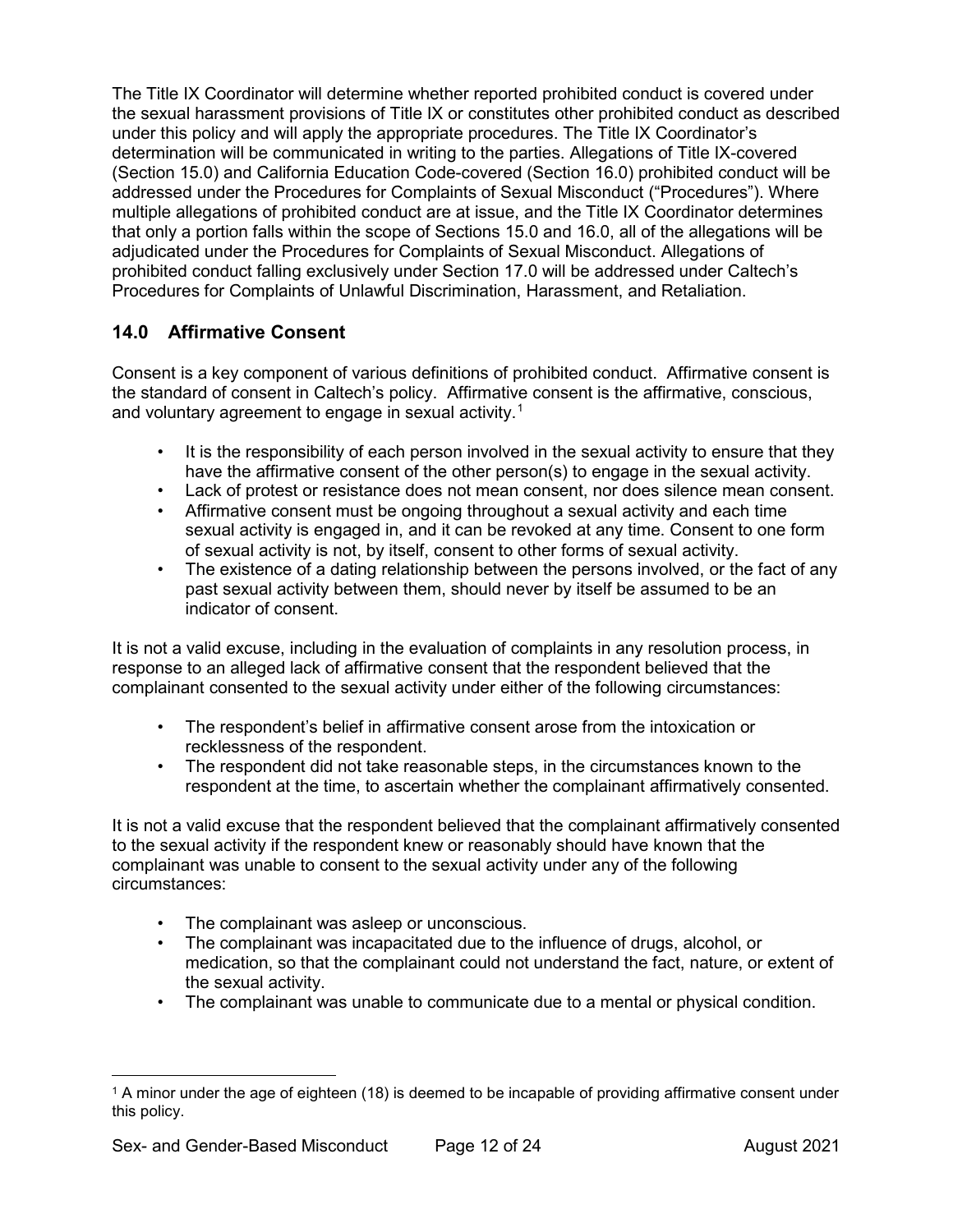A person who is incapacitated is not capable of giving effective consent to sexual activity. An incapacitated person lacks the physical and mental capacity to make informed, reasonable judgments about whether or not to engage in sexual activity. A person who is incapacitated may not be able to understand where they are, whom they are with, how they got there, or what is happening.

A person may be incapacitated by a temporary or permanent mental or physical condition, sleep, or unconsciousness. A person may also be incapacitated as a result of voluntary or involuntary (e.g., induced, forced) consumption of alcohol or drugs. Incapacitation is a state beyond mere intoxication or drunkenness. Just because someone is under the influence of alcohol or drugs does not necessarily mean that a person is incapacitated. Impairment must be significant enough to render a person unable to understand the fact, nature, or extent of the sexual activity. In evaluating affirmative consent in cases involving an allegation of incapacitation, Caltech considers the state and degree of intoxication of the reporting party and the knowledge of the respondent.

One's own intoxication, even to the point of incapacitation, does not relieve an individual from responsibility for a policy violation when they engage in sexual conduct without the affirmative consent of the other party or parties. However, a respondent who was incapacitated during sexual conduct has the right to file a formal complaint alleging they were incapacitated and unable to consent to the reported sexual activity.

# **15.0 Sexual Misconduct Covered under Title IX**

Sexual harassment is covered under Title IX if it meets the definitions and scope requirements set out in this section.

NOTE: While Title IX prohibits discrimination on the basis of sex, sexual harassment is subject to specific procedures that do not apply to complaints of sex- and gender-based discrimination. Accordingly, sex- and gender-based discrimination is addressed separately below in Section 17.0 to ensure that the appropriate procedures are applied.

#### **15.1 Definition of Sexual Harassment under Title IX**

Sexual harassment means conduct on the basis of sex that satisfies one or more of the following: (1) an employee of Caltech conditioning the provision of an aid, benefit, or service of Caltech on an individual's participation in unwelcome sexual conduct; (2) unwelcome conduct determined by a reasonable person to be so severe, pervasive, and objectively offensive that it effectively denies a person equal access to Caltech's education program or activity; or (3) sexual assault, dating violence, domestic violence, or stalking as defined below.

**15.1.1 Sexual assault** means an offense classified as a forcible or nonforcible sex offense under the uniform crime reporting system of the Federal Bureau of Investigation, as follows:

Sex Offenses, Forcible: Any sexual act directed against another person without the consent of the victim, including instances where the victim is incapable of giving consent.

*Forcible Rape*: The carnal knowledge of a person, forcibly and/or against that person's will or not forcibly or against the person's will in instances where the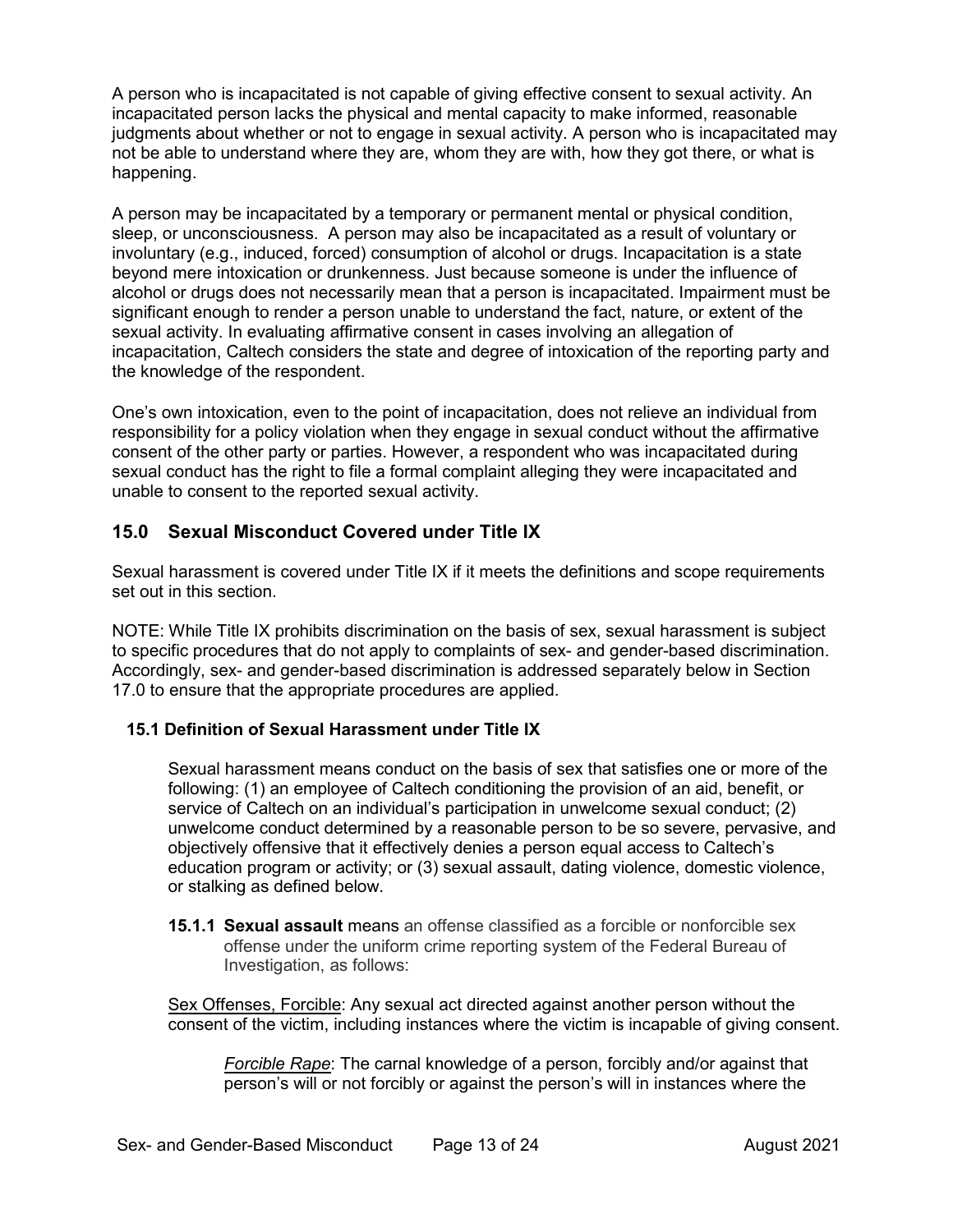victim is incapable of giving consent because of his/her temporary or permanent mental or physical incapacity. This definition excludes statutory rape.

*Forcible Sodomy*: Oral or anal sexual intercourse with another person, forcibly and/or against that person's will or not forcibly or against the person's will in instances where the victim is incapable of giving consent because of his/her youth or because of his/her temporary or permanent mental or physical incapacity.

*Sexual Assault with an Object*: To use an object or instrument to unlawfully penetrate, however slightly, the genital or anal opening of the body of another person, forcibly and/or against that person's will or not forcibly or against the person's will in instances where the victim is incapable of giving consent because of his/her youth or because of his/her temporary or permanent mental or physical incapacity.

*Forcible Fondling*: The touching of the private body parts of another person for the purpose of sexual gratification, forcibly and/or against that person's will or not forcibly or against the person's will in instances where the victim is incapable of giving consent because of his/her youth or because of his/her temporary or permanent mental or physical incapacity.

Caltech interprets forcible fondling to include potentially, depending on the facts and circumstances, (a) the disrobing or exposure of another without their consent, and (b) the touching of another person's private body parts for the purpose of sexual gratification without consent through clothing, as well as directly.

Sex Offenses, Nonforcible: Unlawful, nonforcible sexual intercourse, except prostitution offenses.

*Incest*: Nonforcible sexual intercourse between persons who are related to each other within the degrees wherein marriage is prohibited by law.

*Statutory Rape*: Nonforcible sexual intercourse with a person who is under the statutory age of consent, which in California is 18.

#### **15.1.2 Dating and Domestic Violence**

Dating violence means violence committed by a person who is or has been in a social relationship of a romantic or intimate nature with the victim. The existence of such a relationship shall be determined based on a consideration of the following factors: the length of the relationship; the type of relationship; the frequency of interaction between the persons involved in the relationship.

Domestic violence includes felony or misdemeanor crimes (a) by a current or former spouse or intimate partner of the victim; (b) by a person with whom the victim shares a child in common; (c) by a person who is cohabitating with, or has cohabitated with, the victim as a spouse or intimate partner; (d) by a person similarly situated to a spouse of the victim under the domestic or family violence laws of the jurisdiction receiving grant monies; or (e) by any another person against an adult or youth victim who is protected from that person's acts under the domestic or family violence laws of the jurisdiction.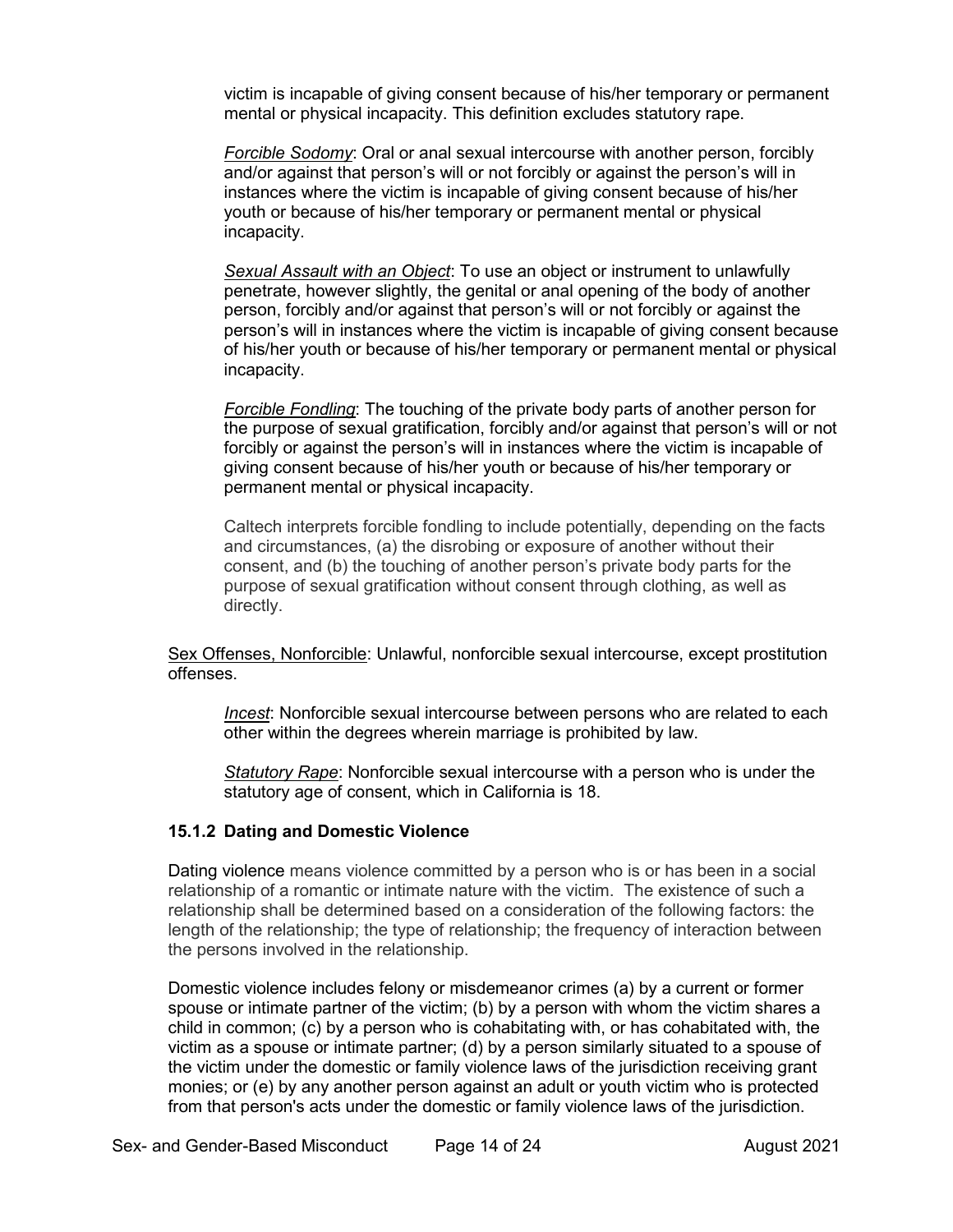Depending on the facts and circumstances, the Title IX Coordinator may determine that not only allegations of physical violence, but also allegations of the following misconduct qualify as dating violence or domestic violence: sexual, emotional, economic and/or psychological actions or threat of actions; threats of harm to one's family members, friends, or self-harm; and threats to reveal personal or confidential information (including, but not limited to, information regarding one's gender identity or sexual orientation); and other actions or threats that are intimidating, frightening, terrorizing, or threatening. Allegations that do not qualify as dating violence or domestic violence and which do not otherwise fall under Sections 15.0 or 16.0 may be adjudicated under the Procedures for Complaints of Unlawful Discrimination, Harassment, and Retaliation, if deemed appropriate by Caltech.

**15.1.3 Stalking** means engaging in a course of conduct directed at a specific person that would cause a reasonable person to fear for his or her safety or the safety of others or suffer substantial emotional distress.

"Course of conduct" means two or more acts, including, but not limited to, acts in which the stalker directly, indirectly, or through third parties, by any action, method, device, or means, follows, monitors, observes, surveils, threatens, or communicates to or about a person, or interferes with the person's property.

"Reasonable person" means a reasonable person under similar circumstances and with similar legally protected or other characteristics to the victim.

Stalking is also covered by the Violence Prevention policy and should be reported to the Equity and Title IX Office and Security at campus or the Protective Services Division at JPL.

#### **15.2 Scope of Requirements for Title IX Sexual Harassment**

Title IX addresses sexual harassment in an education program or activity of Caltech against a person in the United States.

At the time of filing a formal complaint, a complainant must be participating in or attempting to participate in an education program or activity of Caltech. The term "attempting to participate" includes when a complainant has: (a) applied for admission; (b) graduated but intends to apply for a new program; (c) graduated but intends to participate in alumni programs and activities; (d) gone on leave but is still enrolled; (e) gone on leave but intends to re-apply after the leave; (f) withdrawn due to alleged sexual harassment and expresses a desire to re-enroll if Caltech responds appropriately to the allegations.

The term "education program or activity" includes buildings or other locations that are part of the school's operations, including remote learning platforms; (b) locations, events, or circumstances, even if off-campus, over which Caltech exercised substantial control over both the respondent and the context in which the alleged sexual harassment occurred; and (c) any building, even if off-campus, owned or controlled by a student organization that is officially recognized by Caltech.

#### **15.3 Limitation on Claiming Consent as a Defense to Sexual Harassment**

When a consensual personal relationship arises and a power differential exists, Caltech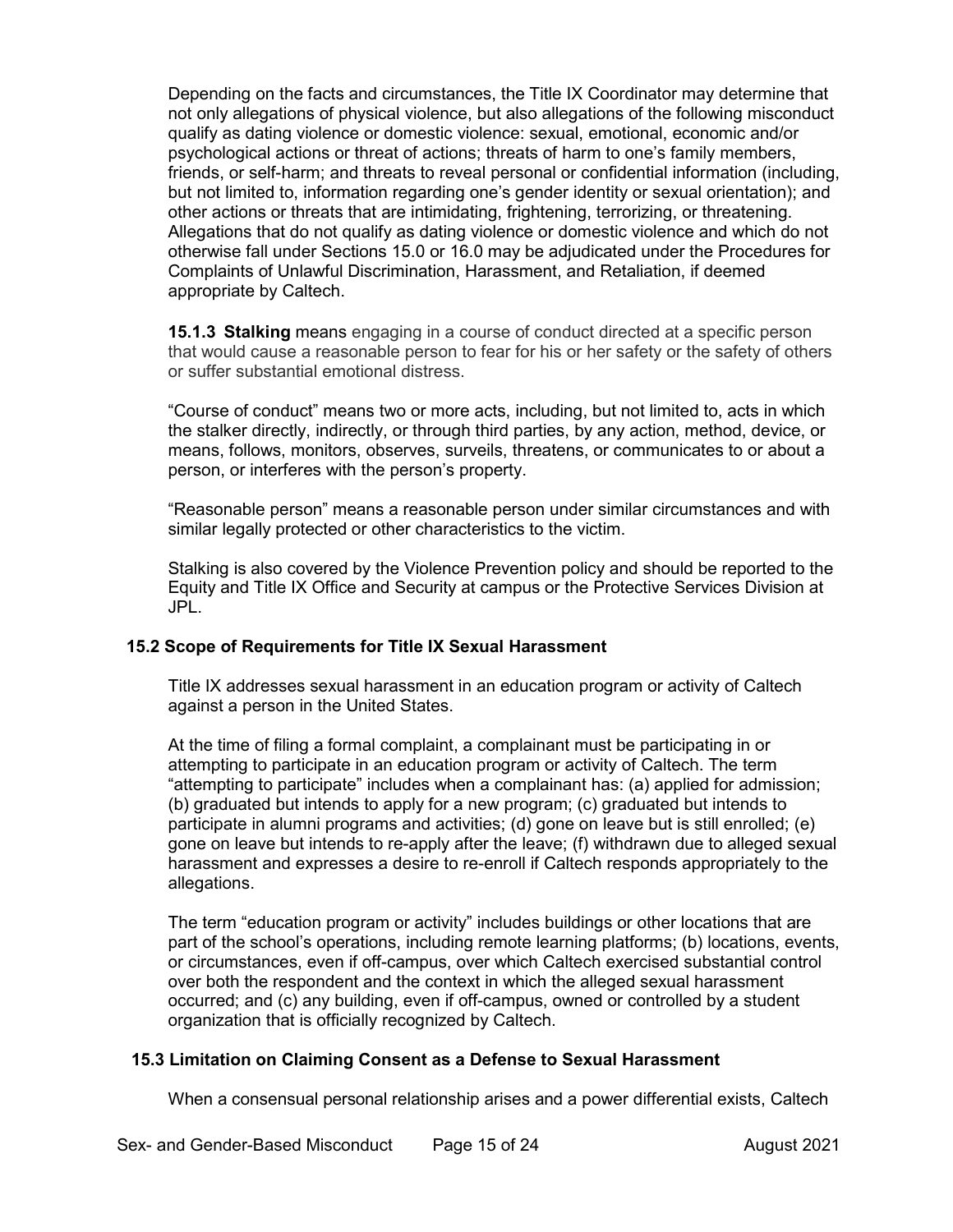does not consider consent as a defense to a claim of sexual harassment. The individual in the relationship with greater power will be held responsible.

## **16.0 Sexual Misconduct Covered under the California Education Code**

Prohibited conduct under this policy is covered under the California Education Code (CEC) if it meets the definitions set out below in this section.

#### **16.1 Definition of Sexual Harassment under the CEC**

Sexual harassment means unwelcome sexual advances, requests for sexual favors, and other verbal, visual, or physical conduct of a sexual nature, made by someone from or in the work or educational setting, under any of the following conditions:

(1) Submission to the conduct is explicitly or implicitly made a term or a condition of an individual's employment, academic status, or progress.

(2) Submission to, or rejection of, the conduct by the individual is used as the basis of employment or academic decisions affecting the individual.

(3) The conduct has the purpose or effect of having a negative impact upon the individual's work or academic performance, or of creating an intimidating, hostile, or offensive work or educational environment.

When an individual sexually harasses a student, the harassing conduct creates a hostile environment on campus for the purposes of this section if the conduct is sufficiently serious that it interferes with or limits a student's ability to participate in or benefit from the institution's programs or activities. The more severe the conduct, the less need there is to show a repetitive series of incidents to prove a hostile environment on campus, particularly if the harassment is physical. A single or isolated incident of sexual harassment, including sexual violence, may create a hostile environment on campus if the incident is sufficiently severe.

(4) Submission to, or rejection of, the conduct by the individual is used as the basis for any decision affecting the individual regarding benefits and services, honors, programs, or activities available at or through the educational institution.

(5) Sexual violence, which means physical sexual acts perpetrated against a person without the person's affirmative consent, including rape and sexual battery.

(6) Rape, which is defined as penetration, no matter how slight, of the vagina or anus with any part or object, or oral copulation of a sex organ by another person, without the consent of the victim.

(7) Sexual battery, which means the (a) intentional touching, directly or through clothing, of another person's intimate parts without consent, (b) intentionally causing a person to touch the intimate parts of another, directly or through clothing, without consent, or (c) using a person's own intimate part to intentionally touch another person's body, directly or through clothing, without consent.

Intimate body parts are the breast, genitals, groin, anus, or buttocks.

(8) Sexual exploitation, which means a person taking sexual advantage of another person for the benefit of anyone other than that person without that person's consent, including, but not limited to, any of the following acts:

(a) The prostituting of another person.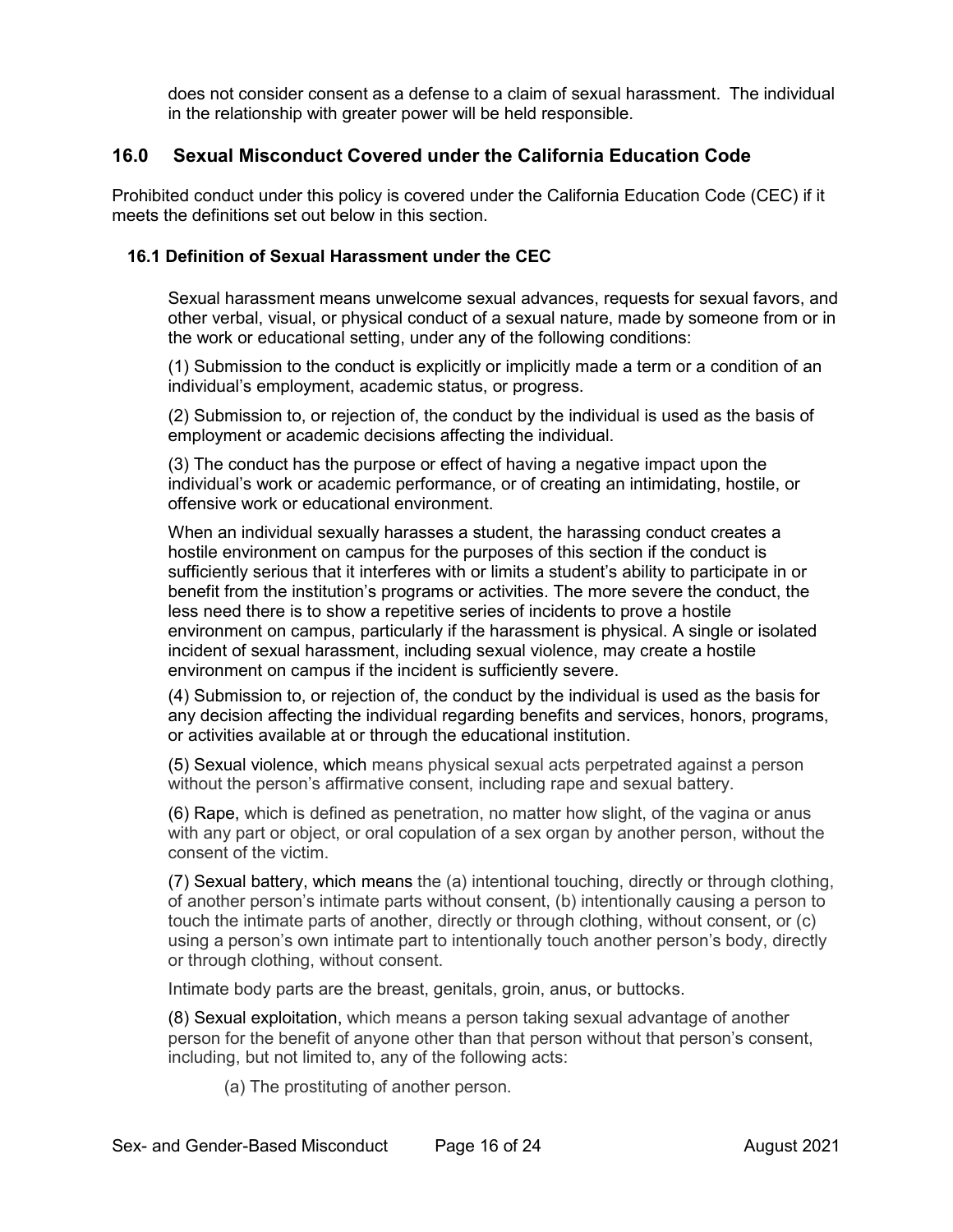(b) The trafficking of another person, defined as the inducement of a person to perform a commercial sex act, or labor or services, through force, fraud, or coercion.

(c) The recording of images, including video or photograph, or audio of another person's sexual activity or intimate parts, without that person's consent.

(d) The distribution of images, including video or photograph, or audio of another person's sexual activity or intimate parts, if the individual distributing the images or audio knows or should have known that the person depicted in the images or audio did not consent to the disclosure.

(e) The viewing of another person's sexual activity or intimate parts, in a place where that other person would have a reasonable expectation of privacy, without that person's consent, for the purpose of arousing or gratifying sexual desire.

#### **16.2 Limitation on Claiming Consent as a Defense to Sexual Harassment**

When a consensual personal relationship arises and a power differential exists, Caltech does not consider consent as a defense to a claim of sexual harassment. The individual in the relationship with greater power will be held responsible.

## **17.0 Additional Conduct Prohibited by Caltech**

This section lists and describes additional misconduct prohibited by Caltech, and under applicable law, but that is not subject to the Procedures for Complaints of Sexual Misconduct. Complaints of such prohibited conduct will be addressed under the Procedures for Complaints of Unlawful Discrimination, Harassment, and Retaliation.

#### **17.1 Prohibition on Sex- or Gender-Based Discrimination**

#### **Sex and gender-based discrimination constitutes prohibited conduct under this policy.**

Sex discrimination under Title IX occurs when a person in the United States, on the basis of sex, is excluded from participation in, or is denied the benefits of, or is subjected to discrimination, under any Caltech education program or activity. The term "education program or activity" encompasses all of the operations of Caltech.

Sex- or gender-based discrimination also includes unfavorable treatment on the basis of sex, gender, gender identity, gender expression, and sexual orientation.

Gender expression means a person's gender-related appearance and behavior, whether or not stereotypically associated with the person's assigned sex at birth.

#### **17.2 Prohibition on Sexual and Gender-Based Harassment**

Gender-based harassment is harassment based on an individual's actual or perceived sex, gender, gender identity, or gender expression, including harassing or bullying conduct based on the individual's gender expression, gender identity, transgender status, gender transition, or nonconformity with sex stereotypes.

#### **17.3 Prohibition on Relationships between Employees and Undergraduates**

This policy prohibits sexual or romantic relationships between an undergraduate student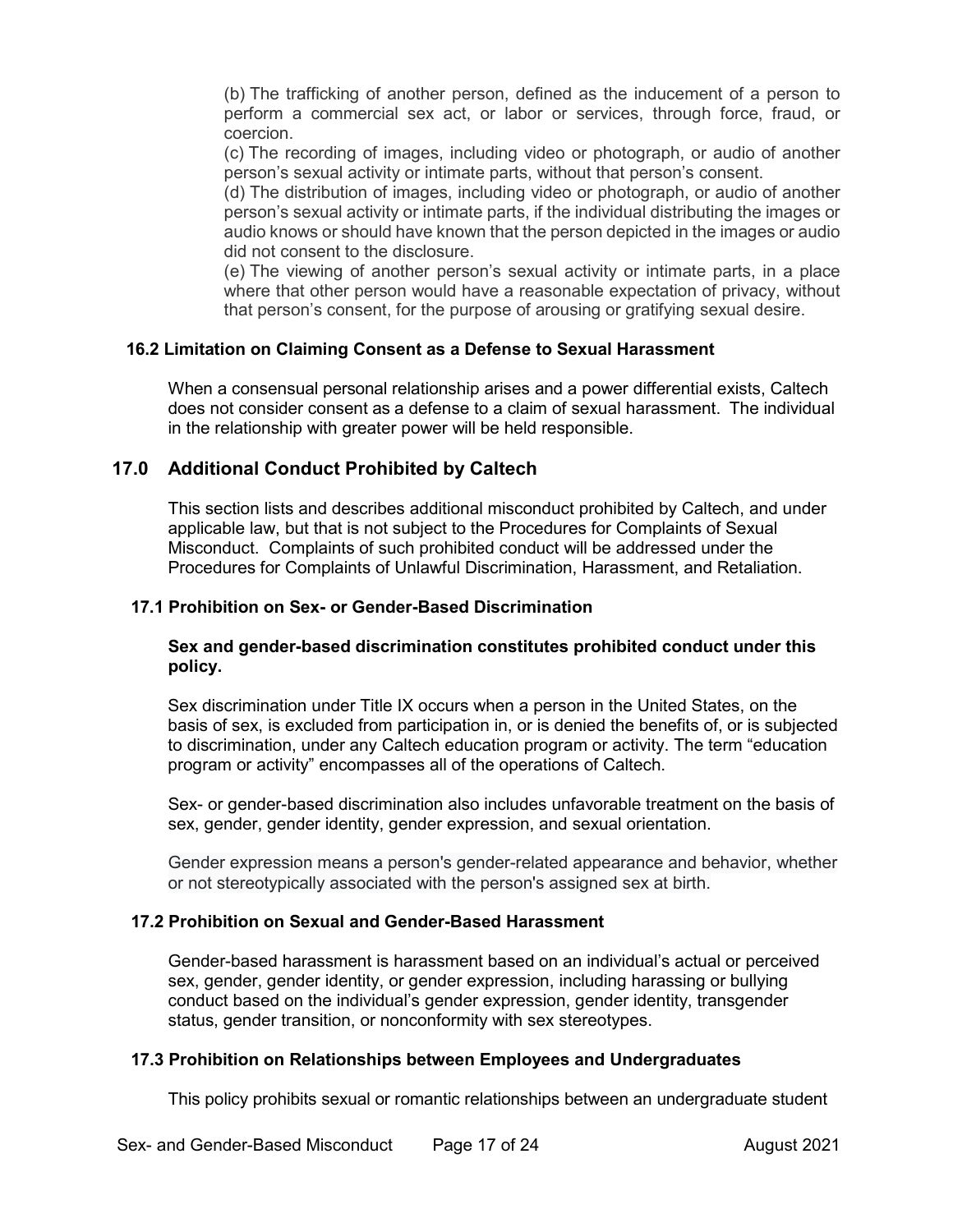and a faculty member, postdoctoral scholar, or staff member. Any Responsible Employee who becomes aware of such a relationship is expected to report it immediately to the Title

IX Coordinator. The non-undergraduate party in the relationship will be held responsible for prohibited conduct violating this policy, regardless of whether a complaint is filed.

#### **17.4 Prohibition on Evaluative Responsibilities in Certain Circumstances**

Even when relationships are consensual, care must be taken to eliminate the potential for harassment or other conflicts. Caltech practice, as well as more general ethical principles, prohibits individuals from participating in evaluating the work or academic performance of those with whom they have romantic and/or sexual relationships, or from making hiring, salary, or similar decisions regarding those individuals. Upon learning about a consensual relationship involving such a power differential, the supervisor, dean, or division chair should immediately notify the Title IX Coordinator and, in consultation with the Title IX Coordinator, should review and remedy any direct administrative or academic relationship between the involved individuals. The individual with greater power may be subject to disciplinary action for a violation of this prohibition.

#### **17.5 Prohibition on Inequitable Treatment Stemming from Consensual Relationships**

Even when relationships are consensual, care must be taken to eliminate the potential for harassment or other conflicts. If a consensual relationship exists, it is not acceptable to treat the individual in the relationship more favorably than other similarly situated individuals in the context of employment or academic performance.

#### **17.6 Prohibition on Uncompleted Attempts or Threats of Prohibited Conduct**

To the extent that uncompleted attempts or threats of prohibited conduct are not covered in Sections 15.0 and 16.0 of this policy, they are covered in Section 17.0. Threats of prohibited conduct may also constitute retaliation under this policy.

#### **17.7 General Caution about Maintaining Appropriate Professional Boundaries**

All members of the Caltech community should maintain respectful and professional boundaries with one another. This is particularly important when Caltech employees, whether faculty, postdoctoral scholars, or staff, interact with their subordinates, or with graduate and undergraduate students, due to the power differential that exists between them.

While certain conduct may not constitute prohibited conduct, it can create situations where students or others feel uncomfortable but reluctant to voice that sentiment. Depending on the circumstances, such situations may include hosting students at private homes, sharing lodging on academic-related trips (e.g., conferences, field trips), wearing swimsuits (e.g., marine research outing), and any interaction where alcohol is consumed (e.g., dinners at conferences, field trips, holiday parties).

Caltech encourages employees and other community members to think carefully about maintaining appropriate professional boundaries at all times, to state their boundaries as appropriate, and to consider seeking guidance from the Title Coordinator.

#### **18.0 Examples of Prohibited Conduct**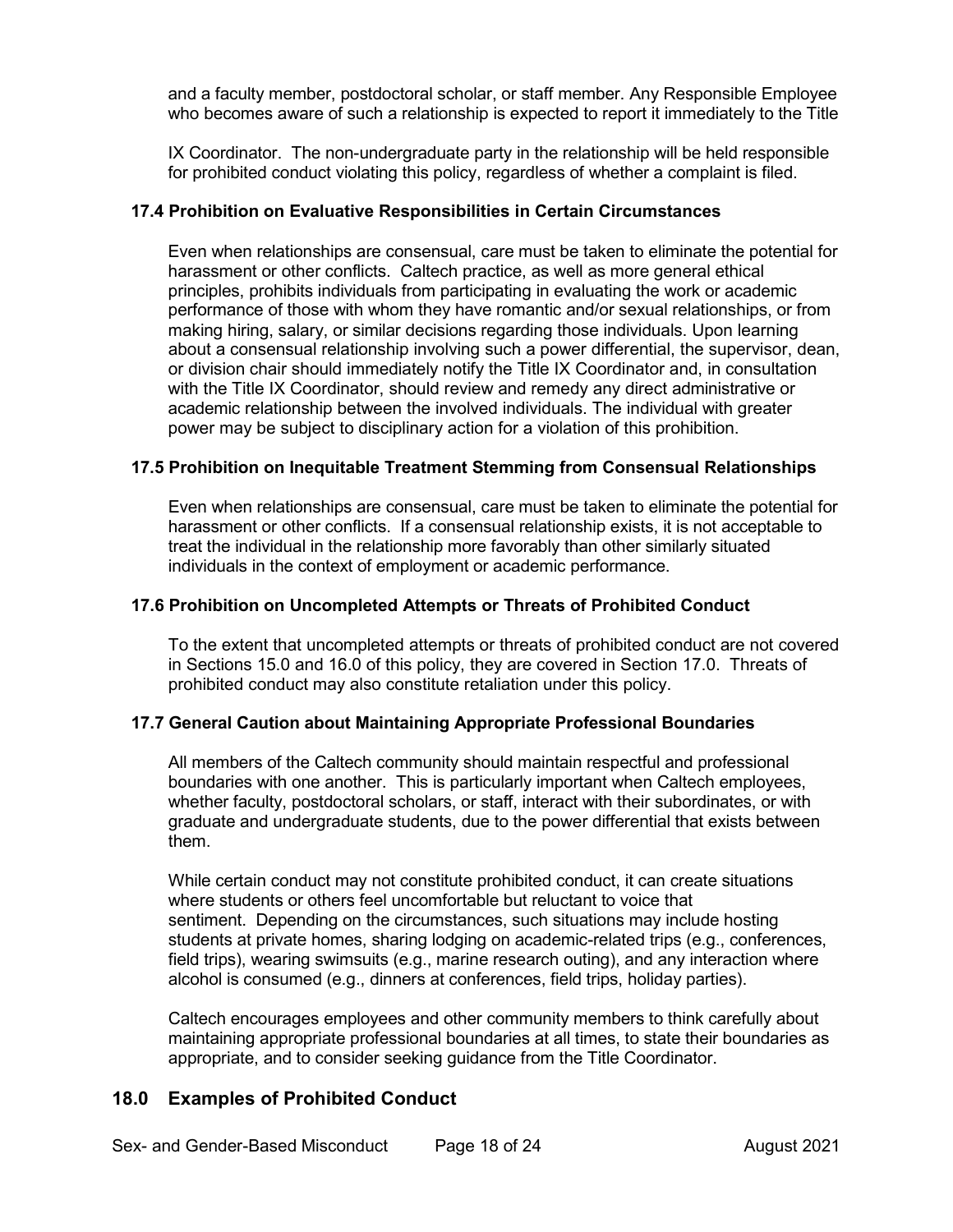The following illustrative examples are provided to help prevent inappropriate behavior and are not evidence that similar allegations would automatically constitute that particular type of prohibited conduct. The examples below may constitute prohibited conduct, depending on the specific facts and circumstances.

#### **18.1 Sex- or Gender-Based Discrimination**

- Denying an employee a promotion because they are openly gay and some of the team who would be reporting to them strike you as somewhat conservative and you worry that the employee might not feel comfortable supervising them
- Rejecting a student from house membership because some students feel uncomfortable with the student's openness about their recent gender transition
- Rejecting a faculty candidate after a hiring team member opined that the candidate's voice and mannerisms are too high-pitched and animated to be perceived as sufficiently professional and authoritative to run a lab effectively
- Telling a masculine-presenting nonbinary individual that they cannot wear makeup or wear feminine clothing in the workplace

## **18.2 Sexual or Gender-Based Harassment**

- Sending unwanted sexually-oriented jokes to a student or work group email list
- Displaying explicit sexual pictures in common areas of Institute housing or on a work computer station where others can view it
- Making or using derogatory comments, epithets, slurs, or jokes of a gender-based or sexual nature
- Ostracizing individuals from group activities because of their sex, gender or gender identity, gender expression, or sexual orientation, or because they objected to harassing behavior
- Making unwelcome graphic comments about an individual's body, using sexually degrading words to describe an individual
- Engaging in unwanted suggestive or obscene communications
- Engaging in unwelcome touching, fondling, or groping of a sexual nature
- Making unwanted sexual advances
- Promising a benefit to someone in exchange for engaging in sexual activity
- Exposing one's genitals to another without consent

#### **18.3 Sexual Exploitation**

- Observing, recording, viewing, distributing, or allowing another to observe, record, view, or distribute intimate or sexual images of another individual without that individual's consent
- Surveillance and other types of observations of intimate or highly personal activities, whether by physical proximity or electronic means, live or by a camera, such as watching a person undressing, showering, or engaging in sexual activity
- Taking steps to cause drunkenness or incapacitation by alcohol or drugs in order to make another person vulnerable to any degree of sexual activity
- Sexually based stalking or bullying, including by electronic means
- Offering someone for sexual activity in exchange for a benefit or payment
- Abuse of a position of vulnerability, power differential, or trust for sexual purposes
- Disrobing or exposure of another without their consent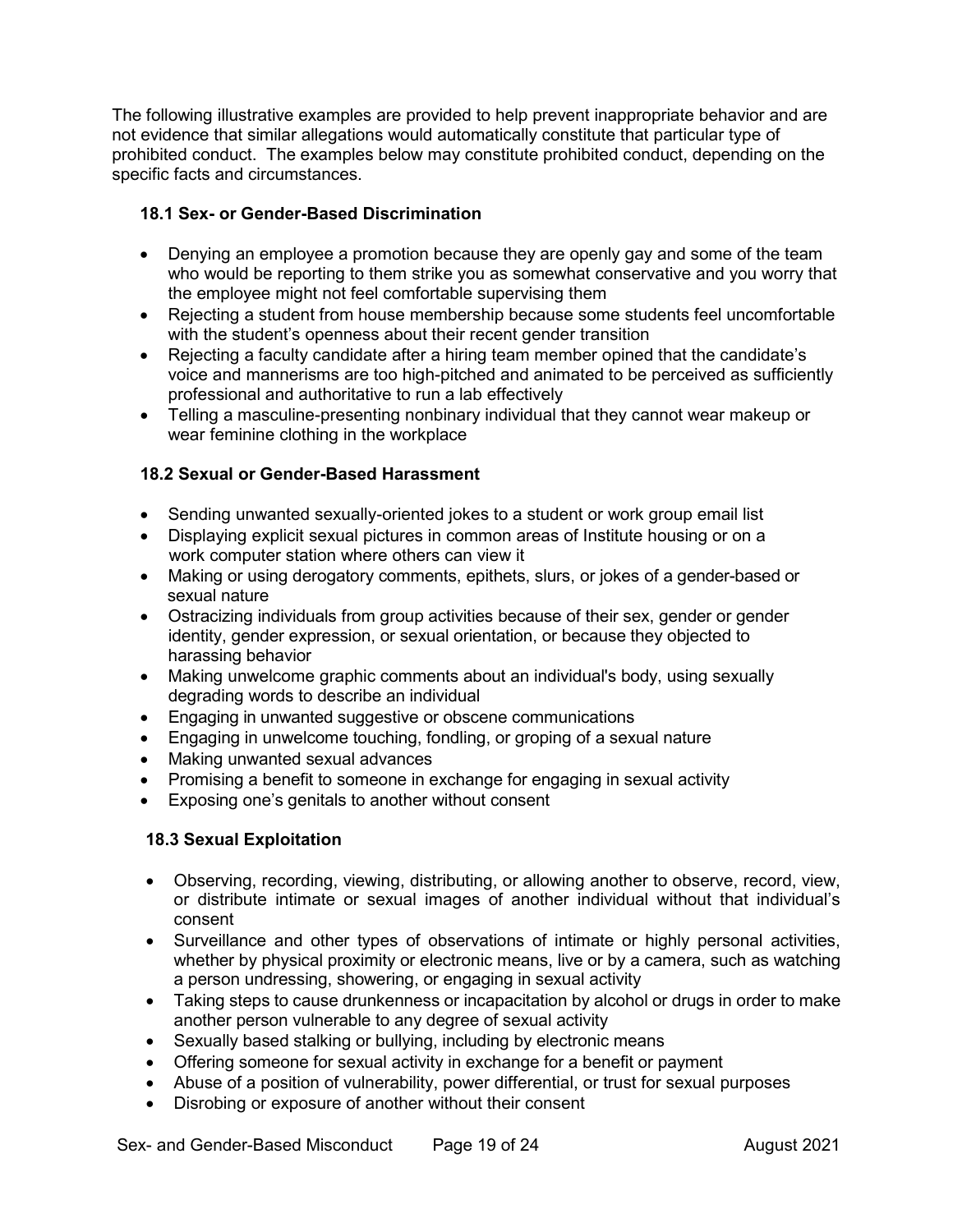## **18.4 Stalking**

- Repeated unwanted communication, including face-to-face contact, telephone calls, voice messages, emails, text messages, postings on social networking sites, written letters, or gifts
- Posting picture(s) or information of a sexual nature on social networking sites or other websites
- Gathering information about the person through the use of public records, online searches, going through the garbage, or contacting the person's family, friends, or coworkers
- Posting private pictures or videos on school bulletin boards or internet sites
- Installing spyware on another person's personal devices, including phones or computers
- Surveillance or other types of observation, including staring or peeping
- Pursuing, following, or showing up uninvited at or near places like classrooms, residence, workplace, or other places frequented by the person
- Directly or indirectly making threats to the person
- Inducing friends, family members, or other persons to engage in any of the above conduct
- Inducing friends, family members, or other persons to track and report on the person's whereabouts and activities

# **19.0 Informational Resources**

Information on prohibited conduct, as well as copies of Caltech's Sex- and Gender-Based Misconduct; Nondiscrimination and Equal Employment Opportunity; Unlawful Harassment; and Violence Prevention policies are available from the following resources:

At Campus: Caltech's Title IX Coordinator and deputy Title IX Coordinators, Caltech's EEO Coordinators, Human Resources, Student Affairs, the Deans' Offices, the Caltech Center for Inclusion and Diversity, Resident Associates, the Staff and Faculty Consultation Center, and Employee and Organizational Development.

At JPL: JPL's deputy Title IX Coordinator, EEO Coordinator, and Human Resources Business Partners.

The policies are published in the [Caltech Catalog](http://www.catalog.caltech.edu/current) and on the following Caltech and JPL websites: [JPL Human Resources,](https://hr.jpl.nasa.gov/) [Equity and Title IX](https://titleix.caltech.edu/) Office, and [Student Affairs.](http://studaff.caltech.edu/)

Related Policies and Procedures:

- Procedures for Complaints of Sex- [and Gender-Based Sexual Misconduct](https://hr.caltech.edu/documents/3565/caltech_institute_procedure-procedures_for_complaints_of_sex_and_gender_based_misconduct_under_title_ix.pdf) under Title IX
- [Nondiscrimination and Equal Employment Opportunity](https://hr.caltech.edu/documents/2647/caltech_institute_policy-nondiscrmination_and_equal_opportunity_employment.pdf)
- [Unlawful Harassment](https://hr.caltech.edu/documents/2641/caltech_institute_policy-unlawful_harassment.pdf)
- [Procedures for Complaints of Unlawful Discrimination, Harassment, and Retaliation](https://hr.caltech.edu/documents/2704/caltech_institute_procedure-procedures_for_complaints_of_unlawful_discrimination_harassment_and_retaliation.pdf)
- [Violence Prevention](http://www.hr.caltech.edu/documents/186-pm34.pdf)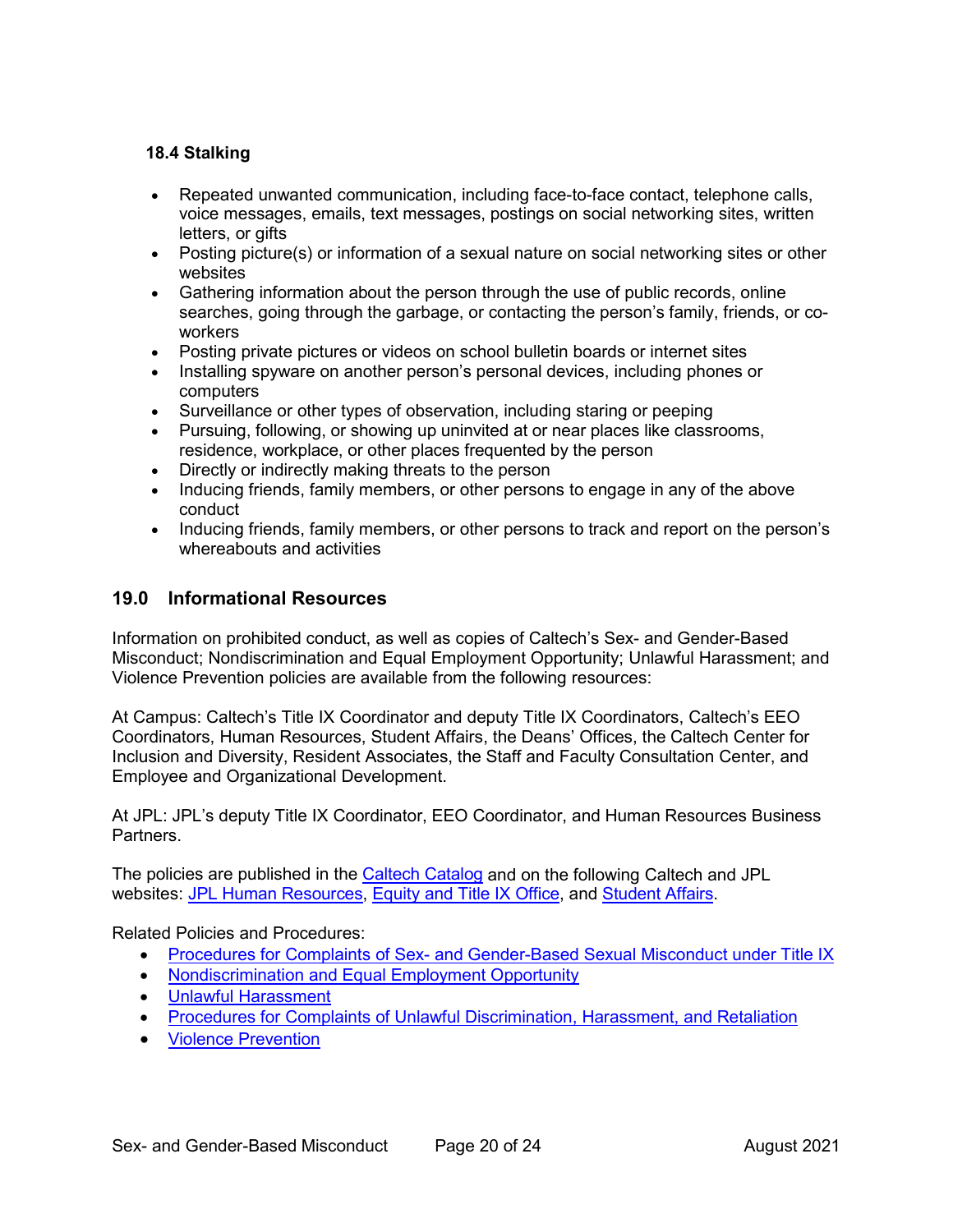Thomas F. Rosenbor

Thomas F. Rosenbaum President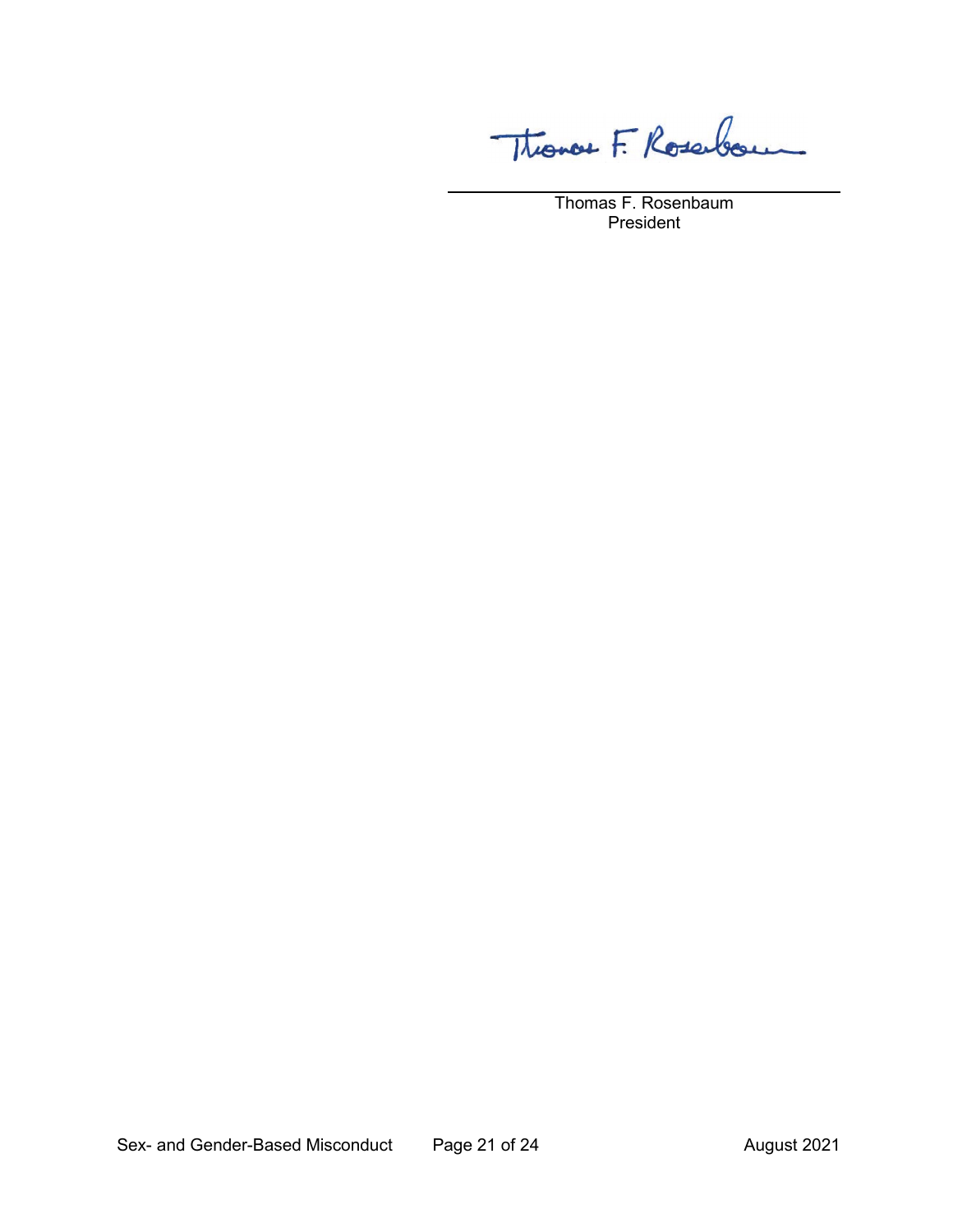## **APPENDIX: SUPPORT RESOURCES**

#### **Your safety is important. If you have an immediate safety, medical, or mental health concern, please contact the following resources.**

| <b>Resource</b>                                                                     | <b>Contact Information</b>                                                                                                 | <b>Type of Resource</b>                                                                                                                                                                                                                 | <b>Confidential</b>                         |
|-------------------------------------------------------------------------------------|----------------------------------------------------------------------------------------------------------------------------|-----------------------------------------------------------------------------------------------------------------------------------------------------------------------------------------------------------------------------------------|---------------------------------------------|
| <b>Safety Resources</b>                                                             |                                                                                                                            |                                                                                                                                                                                                                                         |                                             |
| <b>Campus Security</b>                                                              | (626) 395-5000<br>24/7                                                                                                     | Safety situations, contact mental<br>health and/or law enforcement<br>resources, and provide transportation<br>vouchers to off-campus resources.<br>Security can contact the caller's<br>choice of a confidential or other<br>resource. | <b>No</b>                                   |
| Pasadena Police<br>Department                                                       | 911<br>(626) 744-4241<br>24/7                                                                                              | Local law enforcement.                                                                                                                                                                                                                  | <b>No</b>                                   |
| <b>JPL Protective Services</b><br><b>Division</b>                                   | (818) 393-3333<br>$(818)$ 354-3333<br>24/7                                                                                 | Safety situations, contact mental<br>health and/or law enforcement<br>resources and arrange for<br>transportation to off-campus<br>resources. Security can contact the<br>caller's choice of a confidential or<br>other resource.       | No                                          |
| <b>On-Campus Mental</b><br><b>Health and Emotional</b><br><b>Support Resources</b>  |                                                                                                                            |                                                                                                                                                                                                                                         |                                             |
| <b>Campus Sexual</b><br><b>Violence Advocate</b><br>Pilar Montenegro                | (626) 395-4770<br>M-F 9-6                                                                                                  | Sexual violence support resource for<br>crisis response, case management,<br>and advocacy.                                                                                                                                              | Yes                                         |
| <b>Student Wellness,</b><br><b>Counseling Services</b>                              | (626) 395-8331 (after<br>hours and on<br>weekends, press "2"<br>to be connected to a<br>clinician)<br>M-F 8-5, after hours | Individual psychotherapy and<br>counseling, consultation, referrals,<br>psychiatric evaluation and medication,<br>and crisis intervention for students.                                                                                 | Yes                                         |
| <b>Staff and Faculty</b><br><b>Consultation Center</b>                              | (626) 395-8360<br>M-F 8-5                                                                                                  | Professional counseling services for<br>staff, faculty, and postdocs.                                                                                                                                                                   | Yes                                         |
| <b>Caltech Center for</b><br>Inclusion and Diversity                                | Taso Dimitriadis:<br>(626) 395-8108<br>M-F 9-6                                                                             | Support resource for students; not<br>required to report complaints to Equity<br>and Title IX Office.                                                                                                                                   | Designated<br>by Caltech as<br>confidential |
| <b>Empathia/Life Matters</b><br>for JPL employees                                   | (800) 367-7474<br>24/7                                                                                                     | Mental health resource and can<br>contact mylifematters.com (password:<br>JPL)                                                                                                                                                          | Yes                                         |
| <b>Off-Campus Mental</b><br><b>Health and Emotional</b><br><b>Support Resources</b> |                                                                                                                            |                                                                                                                                                                                                                                         |                                             |
| Peace Over Violence                                                                 | 892 N. Fair Oaks<br>Avenue, Suite D<br>Pasadena, CA 91103<br>(626) 584-6191                                                | 24-hour emergency services offer<br>victims of sexual assault, domestic<br>violence, and stalking emotional<br>support, information, and compassion,                                                                                    | Yes                                         |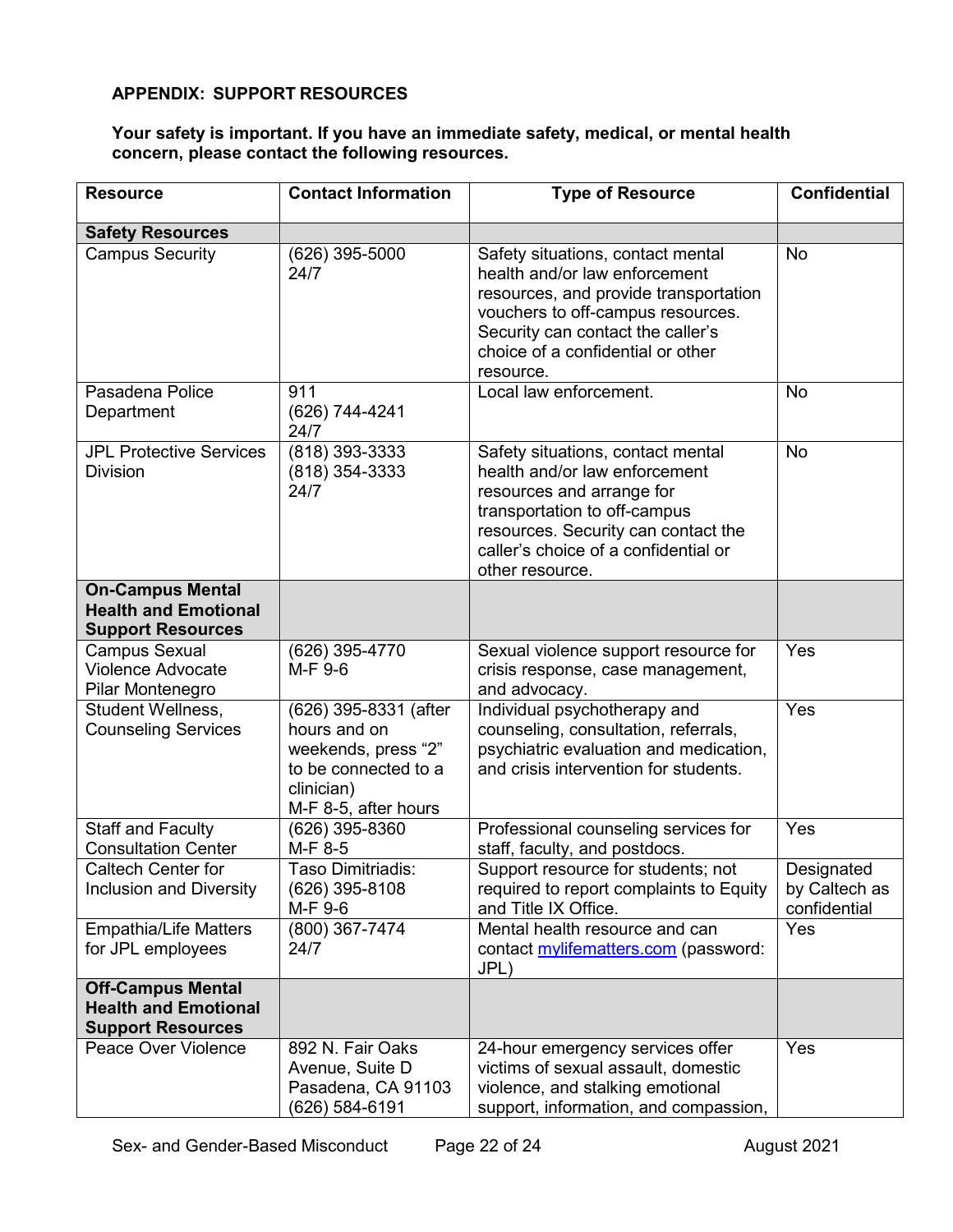| <b>Resource</b>                                                                                                                                       | <b>Contact Information</b>                                                                                                 | <b>Type of Resource</b>                                                                                                                                                                                                                                                                                                                                                                                                                                                                                                                 | <b>Confidential</b> |
|-------------------------------------------------------------------------------------------------------------------------------------------------------|----------------------------------------------------------------------------------------------------------------------------|-----------------------------------------------------------------------------------------------------------------------------------------------------------------------------------------------------------------------------------------------------------------------------------------------------------------------------------------------------------------------------------------------------------------------------------------------------------------------------------------------------------------------------------------|---------------------|
|                                                                                                                                                       | M-F 9-5:30, after hours<br>(626) 793-3385<br>(24 hour line)                                                                | as well as accompaniment, referral,<br>and advocacy services.                                                                                                                                                                                                                                                                                                                                                                                                                                                                           |                     |
| <b>Medical Resources</b>                                                                                                                              |                                                                                                                            | Note that medical providers (but<br>generally not psychological<br>counselors) must notify the police<br>regarding assaultive or abusive<br>conduct, including sexual assault.                                                                                                                                                                                                                                                                                                                                                          |                     |
| <b>Caltech Student Health</b><br><b>Services</b>                                                                                                      | (626) 395-6393<br>M-F 8-5                                                                                                  | Medical consultation, lab and<br>radiology services, pharmacy, allergy<br>clinic, women's health and sexual<br>health services.                                                                                                                                                                                                                                                                                                                                                                                                         | Yes                 |
| <b>Huntington Memorial</b><br>Hospital                                                                                                                | 100 W. California<br>Blvd., Pasadena,<br>CA 91105<br>(626) 397-5112<br>24/7                                                | Emergency and trauma services.<br>Social workers available to provide<br>counseling as needed.                                                                                                                                                                                                                                                                                                                                                                                                                                          | Yes                 |
| The Rape Treatment<br>Center at Santa Monica<br>-UCLA Medical Center<br>San Gabriel Valley<br><b>Medical Center Sexual</b><br><b>Assault Response</b> | (424) 259-7208<br>www.911rape.org<br>24/7<br>438 West Las Tunas<br>San Gabriel,<br>CA 91776<br>(626) 289-5454              | 24-hour emergency medical treatment<br>for victims of sexual assault, including<br>forensic services ("rape kit").<br>We strongly and preferentially<br>recommend this resource over any<br>other Sexual Assault Response<br>Team (SART).<br>If you contact Security Dispatch in<br>the Holliston Parking Lot, at (626)<br>395-4701, 24/7, they will provide<br>you with travel vouchers to cover<br>the trip by Uber.<br>24-hour medical care, emotional<br>support, and comprehensive exams<br>including forensic evidence collection | Yes<br>Yes          |
| Team (SART)                                                                                                                                           | (SART) Hotline:<br>(877) 209-3049<br>24/7                                                                                  | (the "rape kit").<br>Immediate connection to on-call nurse<br>for sexual assault services.                                                                                                                                                                                                                                                                                                                                                                                                                                              |                     |
| <b>Planned Parenthood</b>                                                                                                                             | 1045 N. Lake Ave<br>Pasadena, CA 91104<br>(626) 798-0706<br>M 8:30-4:30, T 7:30-<br>3:30, W/TH 11-7,<br>F 8:30-4:30, S 8-4 | Health clinic for emergency<br>contraception, pregnancy resources,<br>health and wellness, birth control and<br>family planning.                                                                                                                                                                                                                                                                                                                                                                                                        | Yes                 |
| <b>National Hotlines</b>                                                                                                                              |                                                                                                                            |                                                                                                                                                                                                                                                                                                                                                                                                                                                                                                                                         |                     |
| <b>National Suicide</b><br><b>Prevention Hotline</b>                                                                                                  | 800-273-8255<br>24/7                                                                                                       | Provides free and confidential<br>emotional support to people in suicidal<br>crisis or emotional distress 24 hours a                                                                                                                                                                                                                                                                                                                                                                                                                    | Yes                 |